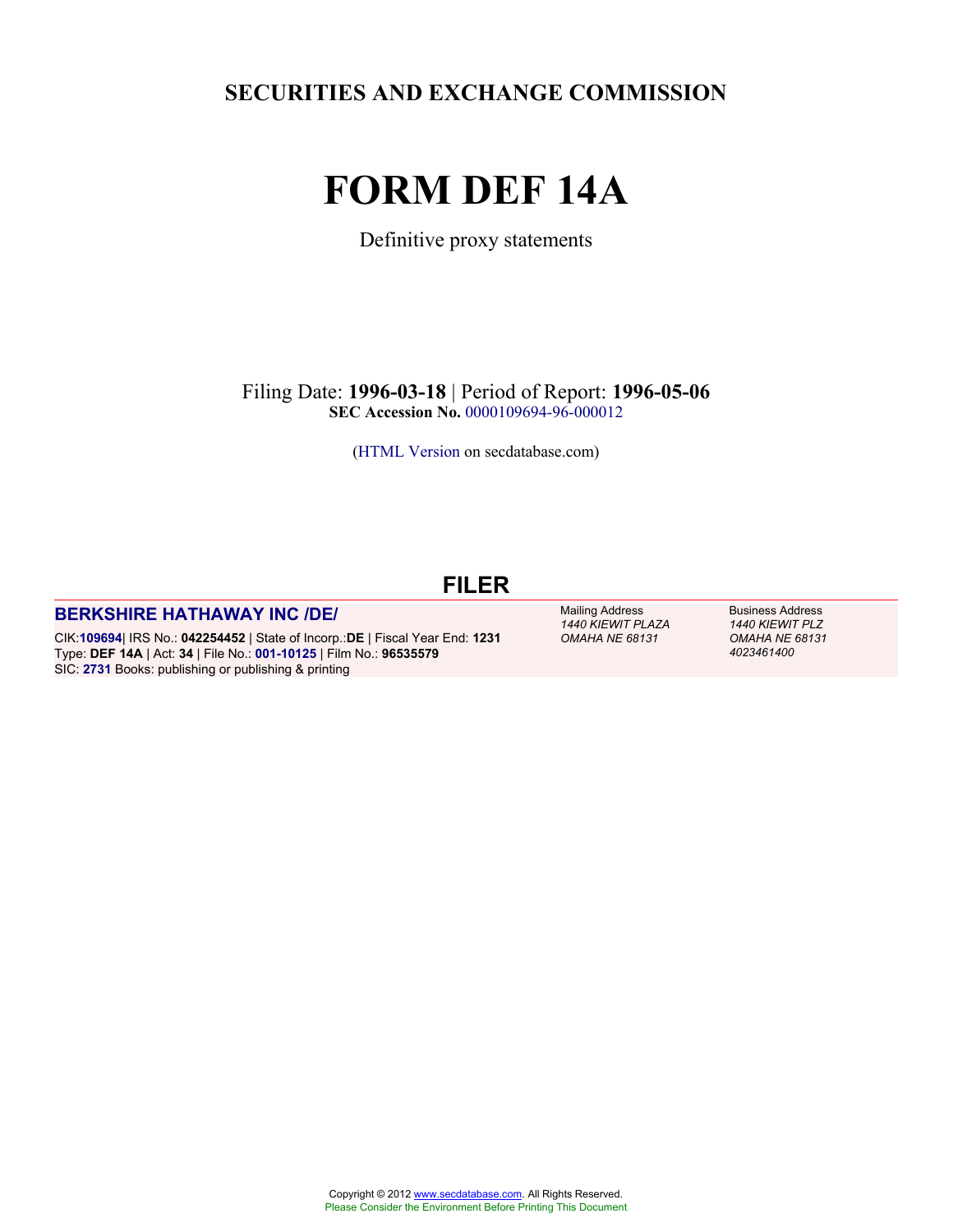SCHEDULE 14A INFORMATION Proxy Statement Pursuant to Section 14(a) of the Securities Exchange Act of 1934 (Amendment No. ) Filed by the Registrant [X] Filed by a Party other than the Registrant [ ] Check the appropriate box: [ ] Preliminary Proxy Statement [X] Definitive Proxy Statement [ ] Definitive Additional Materials [ ] Soliciting Material Pursuant to Section 240.14a-11(c) or Section 240.14a-12 [ ] Confidential for Use of the Commission Only (as permitted by Rule 14a-6[e][2]) BERKSHIRE HATHAWAY INC. (Name of Registrant as Specified In Its Charter) -------------------------------------------------------------------- (Name of Person(s) Filing Proxy Statement If Other Than The Registrant) Payment of Filing Fee (Check the appropriate box): [ ] \$125 per Exchange Act Rules  $0-11(c)$ (1)(ii),  $14a-6(i)$ (1),  $14a-6(i)$ (2) or Item 22(a)(2) of Schedule 14A. [ ] \$500 per each party to the controversy pursuant to Exchange Act Rule  $14a-6(i)(3)$ . [ ] Fee computed on table below per Exchange Act Rules 14a-6(i)(4)and 0-11. 1) Title of each class of securities to which transaction applies: ................................................................. 2) Aggregate number of securities to which transaction applies: ................................................................. 3) Per unit price or other underlying value of transaction computed pursuant to Exchange Act Rule 0-11: (Set forth the amount on which the filing fee is calculated and state how it was determined.) ................................................................. 4) Proposed maximum aggregate value of transaction: ................................................................. 5) Total fee paid: ................................................................. [X] Fee paid previously with preliminary materials. [ ] Check box if any part of the fee is offset as provided by

Exchange Act Rule 0-11(a)(2) and identify the filing for which the offsetting fee was paid previously. Identify the previous filing by registration statement number, or the Form or Schedule and the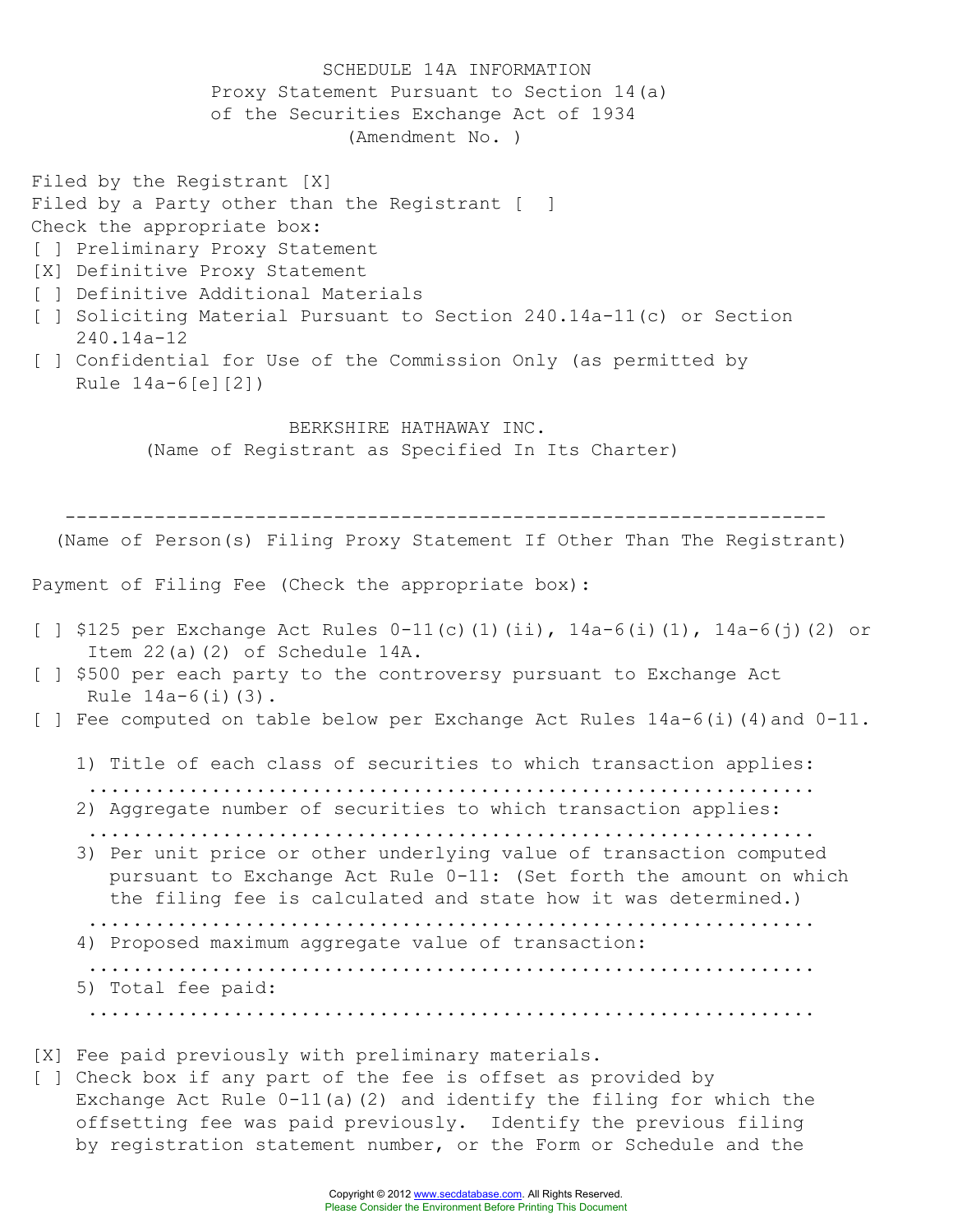date of its filing. 1) Amount Previously Paid: ................................................................. 2) Form, Schedule or Registration Statement No.: ................................................................. 3) Filing Party: ................................................................. 4) Date Filed: .................................................................

> BERKSHIRE HATHAWAY INC. 1440 Kiewit Plaza Omaha, Nebraska 68131

### NOTICE OF ANNUAL MEETING OF SHAREHOLDERS May 6, 1996

TO THE SHAREHOLDERS:

Notice is hereby given that the Annual Meeting of the Shareholders of Berkshire Hathaway Inc. will be held at the Holiday Convention Centre, 3321 South 72nd Street, Omaha, Nebraska, on May 6, 1996 at 9:30 a.m. for the following purposes:

- 1. To elect directors.
- 2. To consider and act upon a proposed amendment to the Corporation's Restated Certificate of Incorporation that would: (A) create a new class of Class B Common Stock in which each share has economic rights equivalent to one-thirtieth (1/30) of a share of the current common stock, but has one-two-hundredth (1/200) of the vote of a share of the current common stock; (B) redesignate the Corporation's current common stock as Class A Common Stock and change each share of existing common stock into a share of Class A Common Stock; and (C) make each share of Class A Common Stock convertible into thirty (30) shares of Class B Common Stock at the option of the holder at any time.
- 3. To consider and act upon any other matters that may properly come before the meeting or any adjournment thereof.

The Board of Directors has fixed the close of business on March 8, 1996 as the record date for determining the shareholders having the right to vote at the meeting or any adjournment thereof. A list of such shareholders will be available for examination by a shareholder for any purpose germane to the meeting during ordinary business hours at the offices of the Corporation at 1440 Kiewit Plaza, Omaha, Nebraska during the ten days prior to the meeting.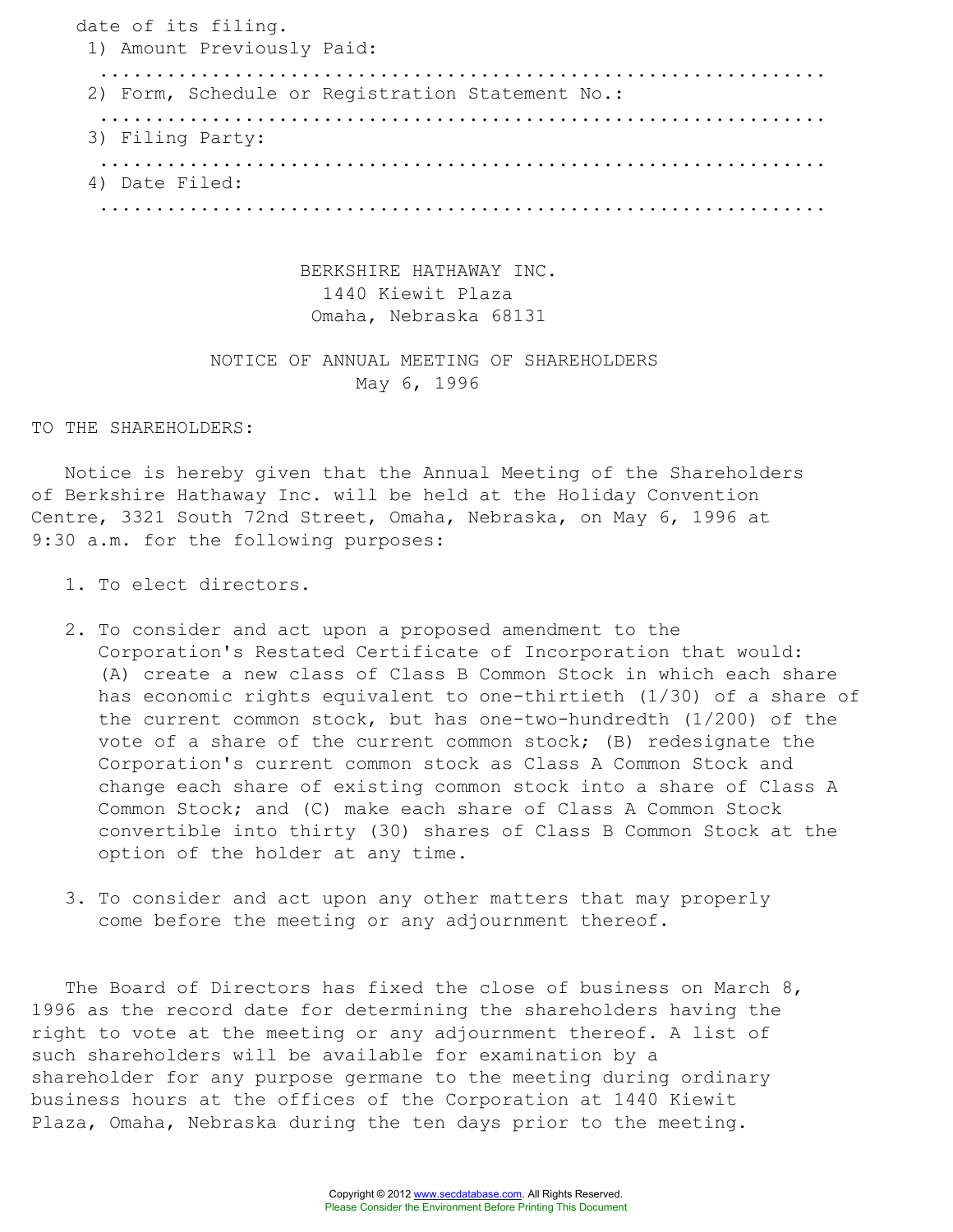You are requested to date, sign and return the enclosed proxy which is solicited by the Board of Directors of the Corporation and will be voted as indicated in the accompanying proxy statement and proxy. A return envelope is provided which requires no postage if mailed in the United States. If mailed elsewhere, foreign postage must be affixed.

By order of the Board of Directors

FORREST N. KRUTTER, Secretary

Omaha, Nebraska March 18, 1996

> A shareholder may request admission tickets to the meeting for himself or herself and family members by completing and promptly returning to the Company the ticket information envelope accompanying this notice. Otherwise, admission tickets may be obtained at the meeting by persons identifying themselves as shareholders as of the record date. For a record owner, possession of a proxy card would be adequate identification. For a beneficialbut-not-of-record owner, a copy of a broker's statement showing shares held for his or her benefit on March 8, 1996 would be adequate identification.

> > BERKSHIRE HATHAWAY INC. 1440 Kiewit Plaza Omaha, Nebraska 68131

> > > PROXY STATEMENT

#### FOR ANNUAL MEETING OF SHAREHOLDERS

#### May 6, 1996

This statement is furnished in connection with the solicitation by the Board of Directors of Berkshire Hathaway Inc. (hereinafter "Berkshire" or the "Corporation") of proxies in the accompanying form for the Annual Meeting of the Shareholders to be held on Monday, May 6, 1996 and at any adjournment thereof.

This proxy statement and the enclosed form of proxy were first sent to shareholders on or about March 18, 1996.

If the form of proxy enclosed herewith is executed and returned as requested, it may nevertheless be revoked at any time prior to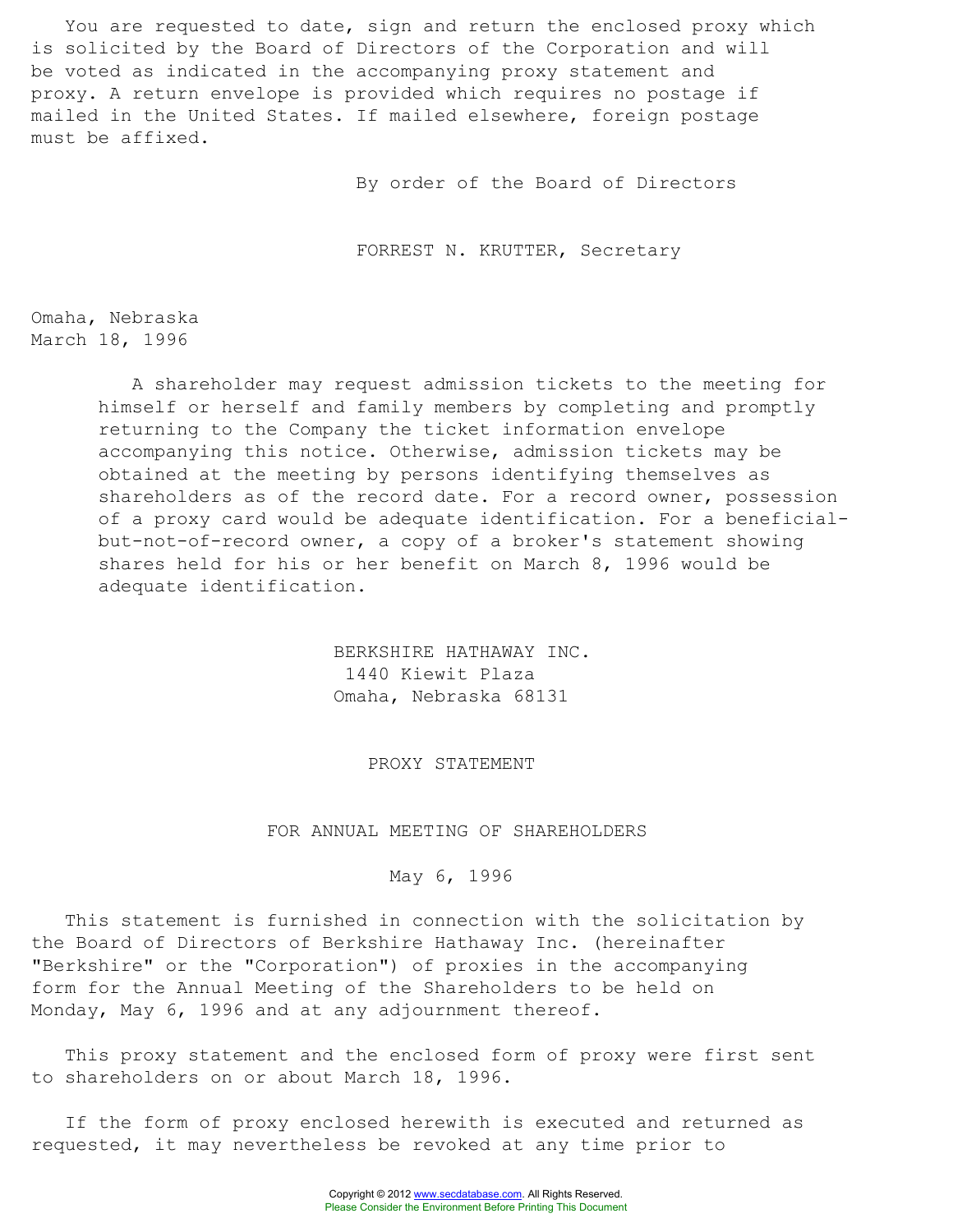exercise by filing an instrument revoking it or a duly executed proxy bearing a later date.

Solicitation of proxies will be made solely by mail at the Corporation's expense. The Corporation will reimburse brokerage firms, banks, trustees and others for their actual out-of-pocket expenses in forwarding proxy material to the beneficial owners of its common stock.

Issued common stock of the Corporation consists of 1,381,308 shares, par value \$5 per share, of which 187,796 shares are presently held by Berkshire as Treasury shares. The remaining 1,193,512 outstanding shares are those eligible to be voted at this meeting. Holders of record thereof as of the close of business on March 8, 1996 will be entitled to one vote per share.

The presence at the meeting, in person or by proxy, of shareholders holding in the aggregate a majority of the outstanding shares of the Company's common stock entitled to vote shall constitute a quorum for the transaction of business. A plurality of the votes properly cast for the election of directors by the shareholders attending the meeting, in person or by proxy, will elect directors to office. A majority of votes properly cast upon any question, including the proposed amendment to the Restated Certificate of Incorporation, other than election of directors shall decide the question. Abstentions and broker non-votes will count for purposes of establishing a quorum, but will not count as votes cast for the election of directors or any other question and accordingly will have no effect.

Shareholders who send in proxies but attend the meeting in person may vote directly if they prefer and withdraw their proxies or may allow their proxies to be voted with the similar proxies sent in by other shareholders.

1

#### 1. ELECTION OF DIRECTORS

At the 1996 Annual Meeting of Shareholders, a Board of Directors consisting of six members will be elected, each director to hold office until a successor is elected and qualified, or until the director resigns, is removed or becomes disqualified.

Each of the current directors of the Corporation is a nominee for reelection. Certain information with respect to nominees for election as directors is contained in the following table:

WARREN E. BUFFETT, age 65, has been a director of the Corporation since 1965 and has been its Chairman and Chief Executive Officer since 1970. Mr. Buffett is a controlling person of the Corporation.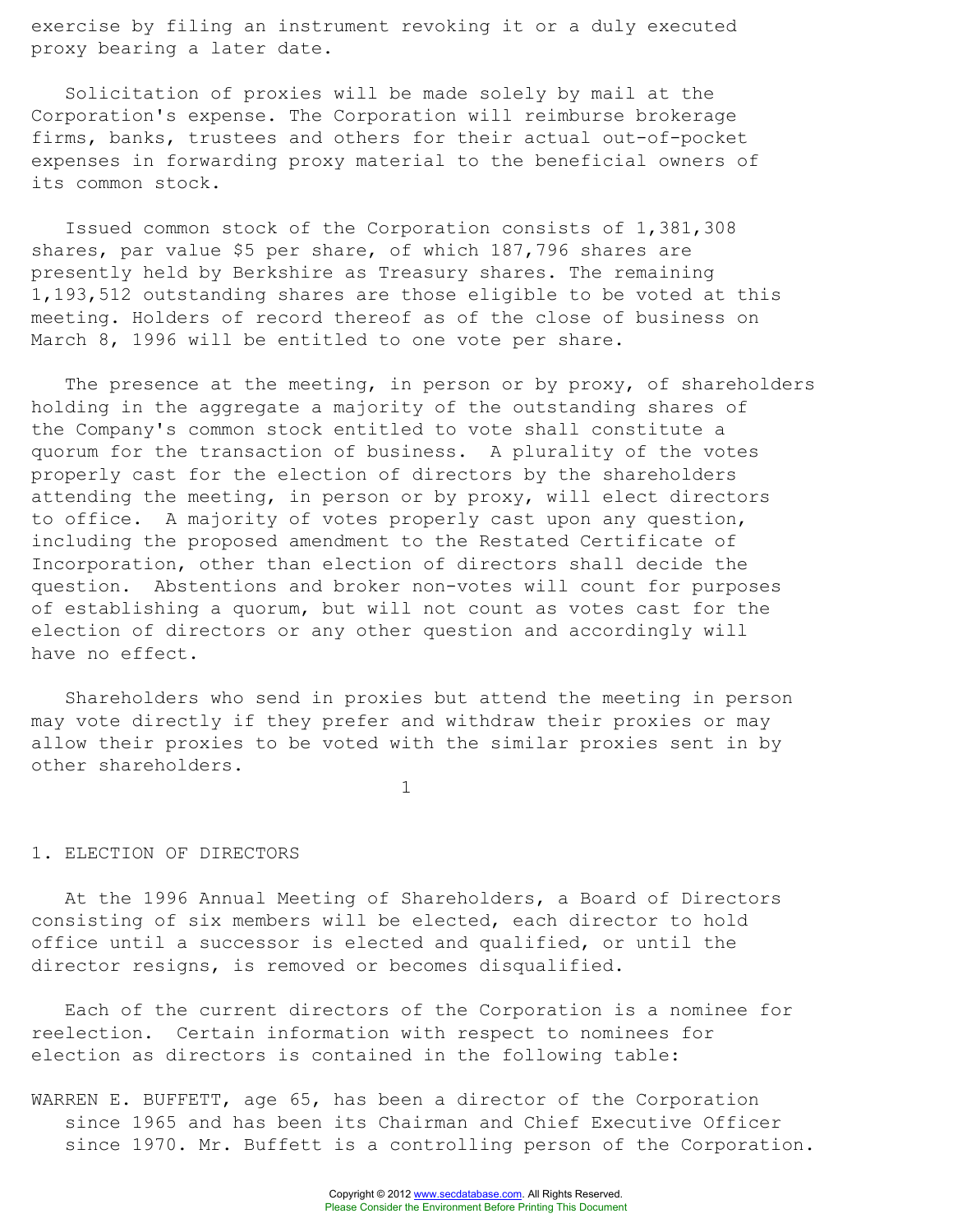He is also a director of The Coca-Cola Company, The Gillette Company and Salomon Inc.

- HOWARD G. BUFFETT, age 41, has been a director of the Corporation since 1993. Mr. Buffett is President of International Operations of The GSI Group, a company primarily engaged in the manufacture of agricultural equipment. From 1992 until July 5, 1995, Mr. Buffett had been Vice President, Assistant to the Chairman and a Director of Archer Daniels Midland Company, a company engaged principally in the business of processing and merchandising agricultural commodities. From 1988 until 1992, Mr. Buffett was a member of the Douglas County, Nebraska Board of Commissioners. He is also a director of Coca-Cola Enterprises Inc. and Lindsay Manufacturing Co.
- SUSAN T. BUFFETT, age 63, has been a director of the Corporation since 1991. Mrs. Buffett has not been employed in the past five years.
- MALCOLM G. CHACE, III, age 61, has been a director of the Corporation since 1992. For more than the past five years, he has been a private investor.
- CHARLES T. MUNGER, age 72, has been a director and Vice Chairman of the Corporation's Board of Directors since 1978. He is Chairman of the Board of Directors of Wesco Financial Corporation, approximately 80%-owned by the Corporation. Mr. Munger is also Chairman of the Board of Directors of Daily Journal Corporation and a director of Salomon Inc.
- WALTER SCOTT, JR., age 64, has been a director of the Corporation since 1988. For more than the past five years, he has been Chairman of the Board of Directors and Chief Executive Officer of Peter Kiewit Sons', Inc., a company engaged worldwide in construction, mining and telecommunications. He is also a director of Burlington Resources Inc., California Energy Company, Inc., C-TEC Corporation, ConAgra, Inc., MFS Communications Company, Inc., and Valmont Industries Inc.

Warren E. Buffett and Susan T. Buffett are husband and wife. Howard G. Buffett is the son of Warren and Susan Buffett. Otherwise, there is no family relationship between any other officer or director of the Corporation.

When the accompanying proxy is properly executed and returned, the shares it represents will be voted in accordance with the directions indicated thereon or, if no direction is indicated, the shares will be voted in favor of the election of the six nominees identified above. The Corporation expects each nominee to be able to serve if elected, but if any notifies the Corporation before this meeting that he or she is unable to do so, then the proxies will be voted for the remainder of those nominated and, as designated by the Directors, may be voted (i) for a substitute nominee or nominees, or (ii) to elect such lesser number to constitute the whole Board as equals the number of nominees who are able to serve.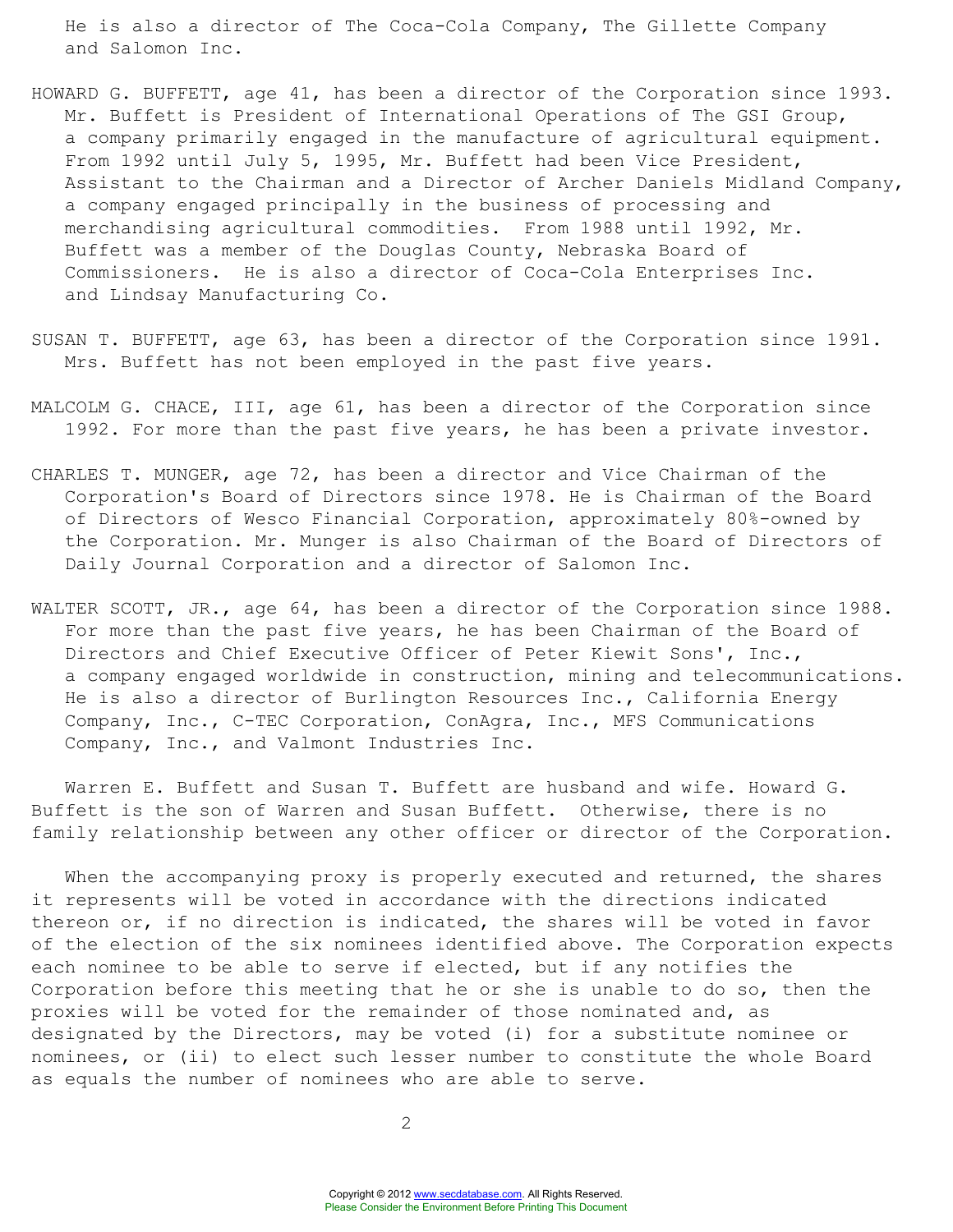Board of Directors' actions were taken in 1995 at the Annual Meeting of Directors that followed the 1995 Annual Meeting of Shareholders, at two special Directors' meetings, and upon two occasions by Directors' unanimous written consent. Each director attended all meetings of the Board and of the Committees of the Board on which they served.

Mr. Scott is the member of the audit committee. The functions of the audit committee are to ratify the selection of the independent auditors; review the results of the annual audit; inquire into important internal control, accounting and financial reporting matters; and report and make recommendations to the full Board of Directors. The audit committee met twice during 1995. The Corporation does not have standing nominating or compensation committees of the Board of Directors.

Directors who are employees of the Corporation or its subsidiaries do not receive fees for attendance at directors' meetings. Directors who are not employees receive a fee of \$900 for each meeting attended in person and \$300 for participating in any meeting conducted by telephone. A director who serves as a member of the audit committee receives additional fees of \$1,000 quarterly. Directors are reimbursed for their out-of-pocket expenses incurred in attending meetings of directors or shareholders.

#### Executive Compensation -----------------------

The following table discloses the compensation received for the three years ended December 31, 1995 by the Corporation's Chief Executive Officer and its other executive officers at December 31,1995.

#### SUMMARY COMPENSATION TABLE

| Name and<br>Principal Position | Year | Annual Compensation<br>Salary Bonus | All<br>Other<br>Compensation |
|--------------------------------|------|-------------------------------------|------------------------------|
| Warren E. Buffett              | 1995 | \$100,000                           | \$224,100(2)                 |
| Chief Executive Officer/       | 1994 | 100,000                             | 212,600(2)                   |
| Chairman of the Board          | 1993 | 100,000                             | 205, 200(2)                  |
| Marc D. Hamburg                | 1995 | 227,500                             | 7,500(3)                     |
| Vice President/Chief           | 1994 | 205,000                             | 7,500(3)                     |
| Financial Officer              | 1993 | 170,000                             | 8,500(3)                     |
| Charles T. Munger (1)          | 1995 | 100,000                             | 93, 200(2)                   |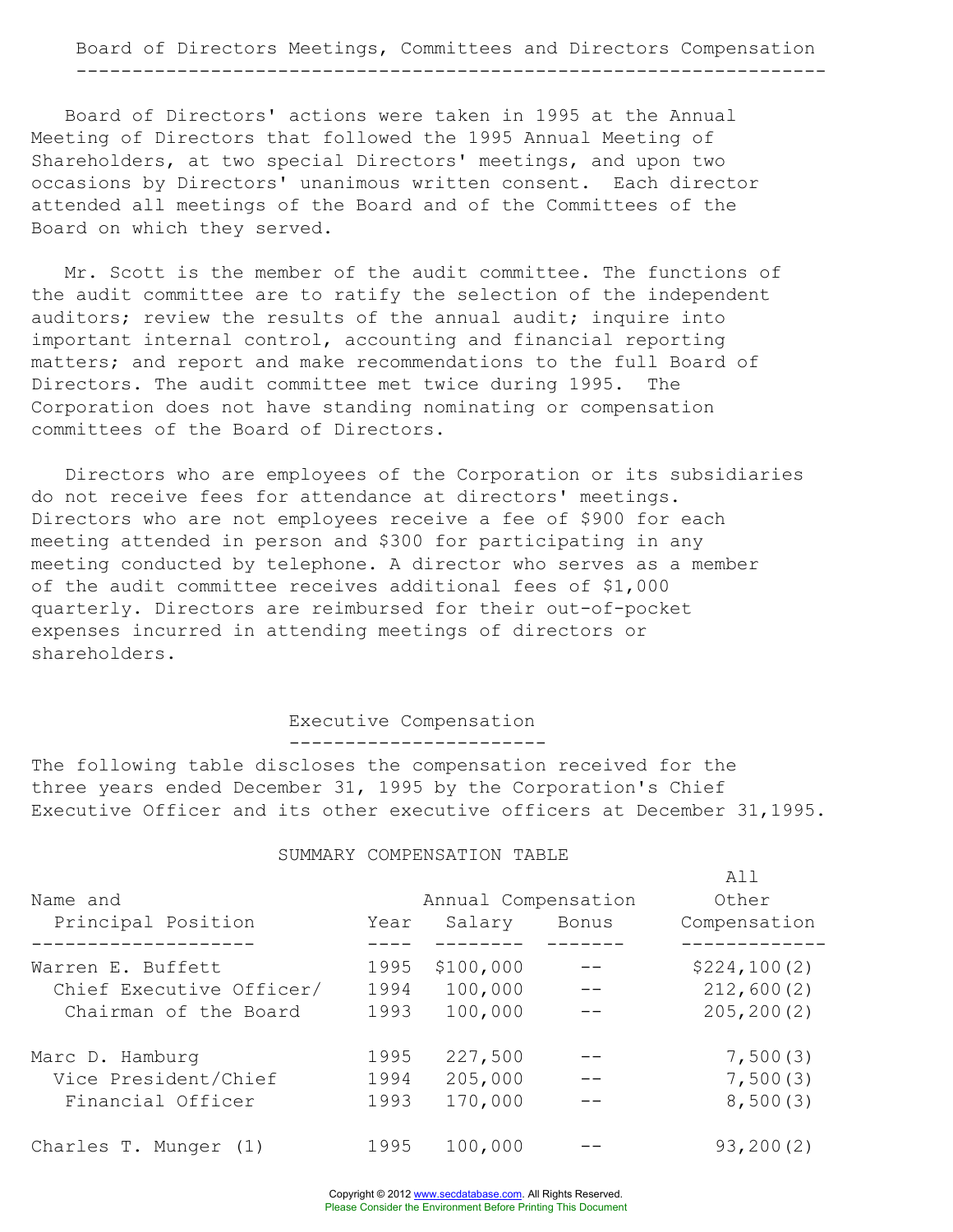| Vice Chairman of the Board 1994 100,000 |  |  |              | $- -$ | 76, 200(2) |
|-----------------------------------------|--|--|--------------|-------|------------|
|                                         |  |  | 1993 100,000 | $- -$ | 66,400(2)  |

(1) Mr. Munger is compensated by a Berkshire subsidiary.

 $\overline{\phantom{a}}$  , where  $\overline{\phantom{a}}$  , where  $\overline{\phantom{a}}$  , where  $\overline{\phantom{a}}$ 

- (2) Represents the value of directors' fees received by Mr. Buffett and Mr. Munger in cash or deferred phantom equity interests from certain non-subsidiary companies in which Berkshire has significant investments.
- (3) Represents contribution to a subsidiary's defined contribution plan in which Mr. Hamburg participates.

3

Board of Directors Report on Executive Compensation ----------------------------------------------------

Berkshire's program regarding compensation of its executive officers is different from most public corporations' programs. Mr. Warren E. Buffett recommends to the Board of Directors the amount of his proposed remuneration and he sets the remuneration of Berkshire's other executive officers (including both salary and bonus). Mr. Buffett has been paid an annual salary of \$100,000 for each of the last 15 years. Factors considered by the Board of Directors and Mr. Buffett are typically subjective, such as their perception of the individual's performance and any planned change in functional responsibility. Neither the profitability of the Corporation nor the market value of its stock are considered in setting executive officer remuneration (including both salary and bonus). Further, it is the Corporation's policy that all compensation paid to its executive officers be deductible under Internal Revenue Code Section 162(m).

> Submitted by the Berkshire Hathaway Inc. Board of Directors Warren E. Buffett, Chairman Malcolm G. Chace, III Susan T. Buffett Charles T. Munger Howard G. Buffett Walter Scott, Jr.

> > Stock Performance Graph ------------------------

The following chart compares the subsequent value of \$100 invested in Berkshire Hathaway Inc. common stock on December 31, 1990 with a similar investment in the Standard and Poor's 500 Stock Index and in the Standard and Poor's Property - Casualty Insurance Index.

> Comparison of Five Year Cumulative Return\* -------------------------------------------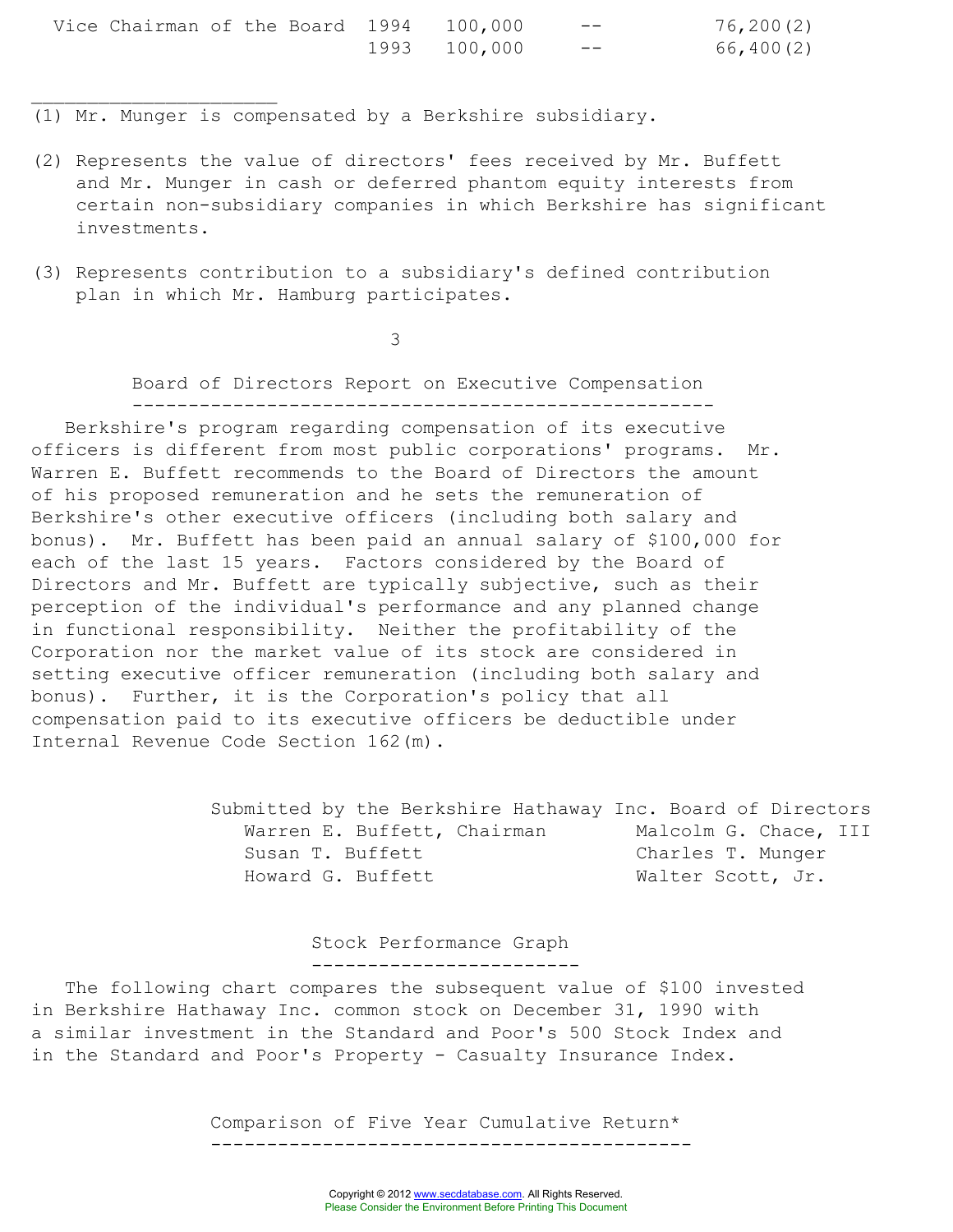|                           |     | 1990 1991 1992 1993 1994 1995       |  |                     |     |
|---------------------------|-----|-------------------------------------|--|---------------------|-----|
|                           |     |                                     |  |                     |     |
| Berkshire Hathaway Inc.   |     | \$100 \$136 \$176 \$245 \$306 \$485 |  |                     |     |
| S&P 500 Index             | 100 |                                     |  | 130 140 155 157 215 |     |
| S&P 500 Property-Casualty |     |                                     |  |                     |     |
| Insurance Index **        | 100 |                                     |  | 125 147 144 151     | 205 |

- \* Cumulative return for the Standard and Poor's indices based on reinvestment of dividends.
- \*\* It would be difficult to develop a peer group of companies similar to Berkshire. The Corporation owns subsidiaries engaged in a number of diverse business activities of which the most important is the property and casualty insurance business and, accordingly, management has used the Standard and Poor's Property-Casualty Insurance Index for comparative purposes.

Board of Directors Interlocks and Insider Participation -------------------------------------

Warren E. Buffett, Chairman of Berkshire's Board of Directors, is an employee of the Corporation. Charles T. Munger, Vice Chairman of Berkshire's Board of Directors, is employed by a Berkshire subsidiary.

4

Security Ownership of Certain Beneficial Owners and Management

---------------------------------------------------------------

Warren E. Buffett, whose address is 1440 Kiewit Plaza, Omaha, NE 68131, a nominee for director, is the only person known to the Corporation to be the beneficial owner of more than 5% of the Corporation's common stock. Beneficial ownership of the Corporation's common stock on March 1, 1996 by Mr. Buffett and by any other executive officers and directors of the Corporation who own shares is shown in the following table:

| Name | Amount and Nature of<br>Beneficial Ownership                                                                                                                                                     | Percent of<br>Outstanding<br>Shares |
|------|--------------------------------------------------------------------------------------------------------------------------------------------------------------------------------------------------|-------------------------------------|
|      | Warren E. Buffett479,202 shares -- sole investment<br>and voting power $(1)$<br>Mr. Buffett has shared investment and<br>voting power with respect to 36,985<br>shares owned by Susan T. Buffett | 40.2                                |
|      | Susan T. Buffett36,985 shares with respect to which<br>investment and voting power is shared<br>with Warren E. Buffett                                                                           | 3.1                                 |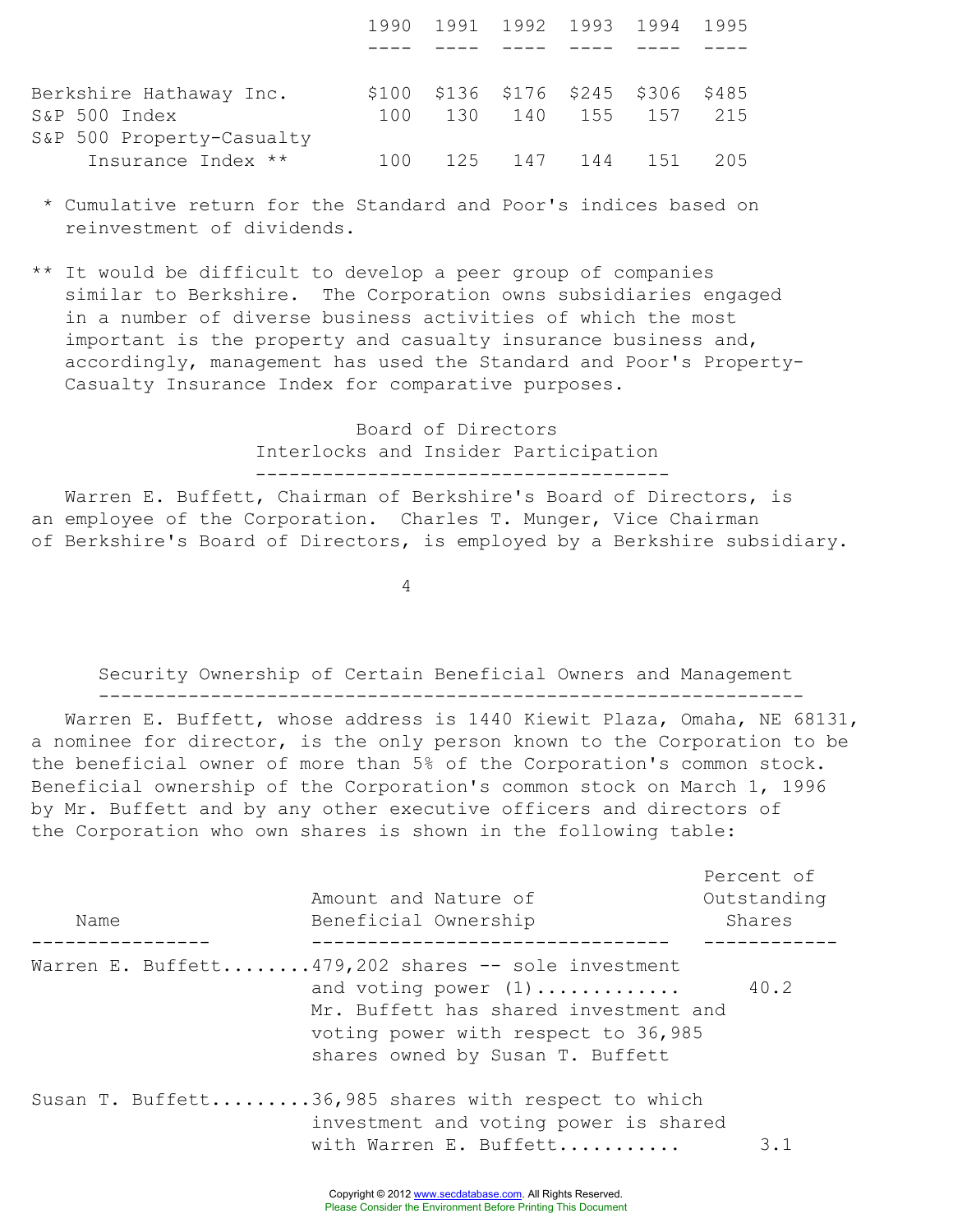Howard G. Buffett........14 shares -- sole investment and voting power................ Malcolm G. Chace,  $III...4,129$  shares -- sole investment and voting power..................... 0.3 9,306 shares -- shared investment and voting power(2).............. 0.8 Marc D. Hamburg..........0 shares......................... \* Charles T. Munger........18,829 shares -- sole investment and voting power...................... 1.6 Walter Scott, Jr.........100 shares -- sole investment and voting power (3)............. \* Directors and executive officers as a group...548,565 shares................... 46.0

- (1) Includes 474,998 shares (39.8%) owned directly and beneficially by Mr. Buffett, and 4,204 shares (0.4%) owned by a trust of which Mr. Buffett is sole trustee but with respect to which Mr. Buffett disclaims any beneficial economic interest.
- (2) Excluded are 1,552 shares in which Mr. Malcolm G. Chace, III has a pecuniary interest but with respect to which he possesses neither investment power nor voting power, and also does not include 54 shares owned by Elizabeth Z. Chace, wife of Malcolm G. Chace, III.
- (3) Does not include 10 shares owned by Suzanne M. Scott, wife of Walter Scott, Jr.
- less than 0.1%.

Requirements for Reporting Securities Ownership -----------------------------------------------

Section 16(a) of the Securities Exchange Act of 1934 requires the Corporation's officers and directors, and persons who own more than ten percent of a registered class of the Corporation's equity securities, to file reports of ownership and changes in ownership with the Securities and Exchange Commission and the New York Stock Exchange. Officers, directors and greater than tenpercent shareholders are required by SEC regulation to furnish the Corporation with copies of all Section 16(a) forms they file.

Based solely on its review of the copies of such forms received by it, or written representations from certain reporting persons that no Forms 5 were required for those persons, the Corporation believes that during 1995 all filing requirements applicable to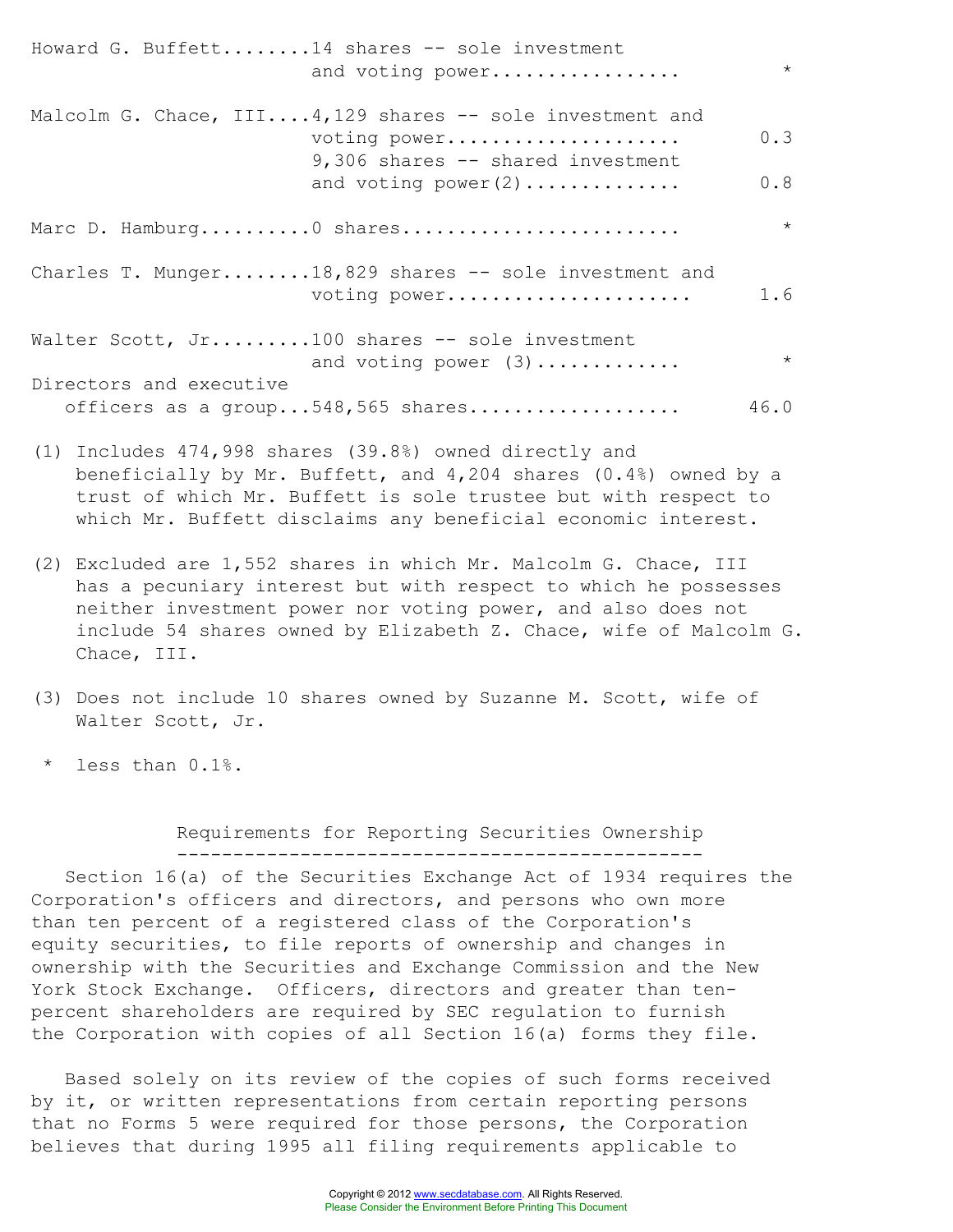its officers, directors, and greater than ten-percent beneficial owners were complied with.

5

2. PROPOSED AMENDMENT TO RESTATED CERTIFICATE OF INCORPORATION TO AUTHORIZE CLASS B COMMON STOCK, TO REDESIGNATE THE CORPORATION'S EXISTING COMMON STOCK AS CLASS A COMMON STOCK, AND TO MAKE CLASS A COMMON STOCK CONVERTIBLE INTO CLASS B COMMON STOCK AT A RATIO OF 30 SHARES OF CLASS B COMMON STOCK FOR EACH SHARE OF CLASS A COMMON STOCK.

The Board of Directors has approved and recommends to the shareholders the adoption of an amendment to Article Fourth of the Corporation's Restated Certificate of Incorporation (the "Amendment"). The amended Article Fourth would (a) increase the number of shares of all classes of stock that the Corporation is authorized to issue from 2,500,000 shares to 52,500,000, (b) redesignate the existing common stock as Class A Common Stock, (c) authorize the issuance of 50,000,000 shares of a new Class B Common Stock, and (d) make each share of the Class A Common Stock convertible into thirty (30) shares of Class B Common Stock. The text of Article Fourth, as proposed to be amended, is attached as Exhibit A. The summary of the amended Article Fourth contained herein should be read in conjunction with, and is qualified in its entirety by reference to, the full text of the proposed Article Fourth set forth as Exhibit A.

> Background and Reasons for the Proposal ----------------------------------------

In recent months, parties unrelated to Berkshire have indicated an intent to market investment vehicles called "unit investment trusts" to investors of as little as \$1,000. These investment trusts would purchase Berkshire shares and offer an indirect investment in Berkshire. However, units of the trusts would have none of the attributes of Berkshire shares such as the power to vote, the right to periodic reports from the Corporation, and the right to attend meetings of Shareholders.

The Board of Directors and management of Berkshire believe that these investment vehicles, and such other similar vehicles as would probably have been proposed if these were successfully marketed, are not in the best interest of Berkshire or of Berkshire's shareholders. The Board also believes that the offering materials for the unit investment trusts that have been filed to date are, and that any such materials for such vehicles that would be filed in the future would likely be, misleading to investors, with some prospect for harm to Berkshire or its reputation as a result.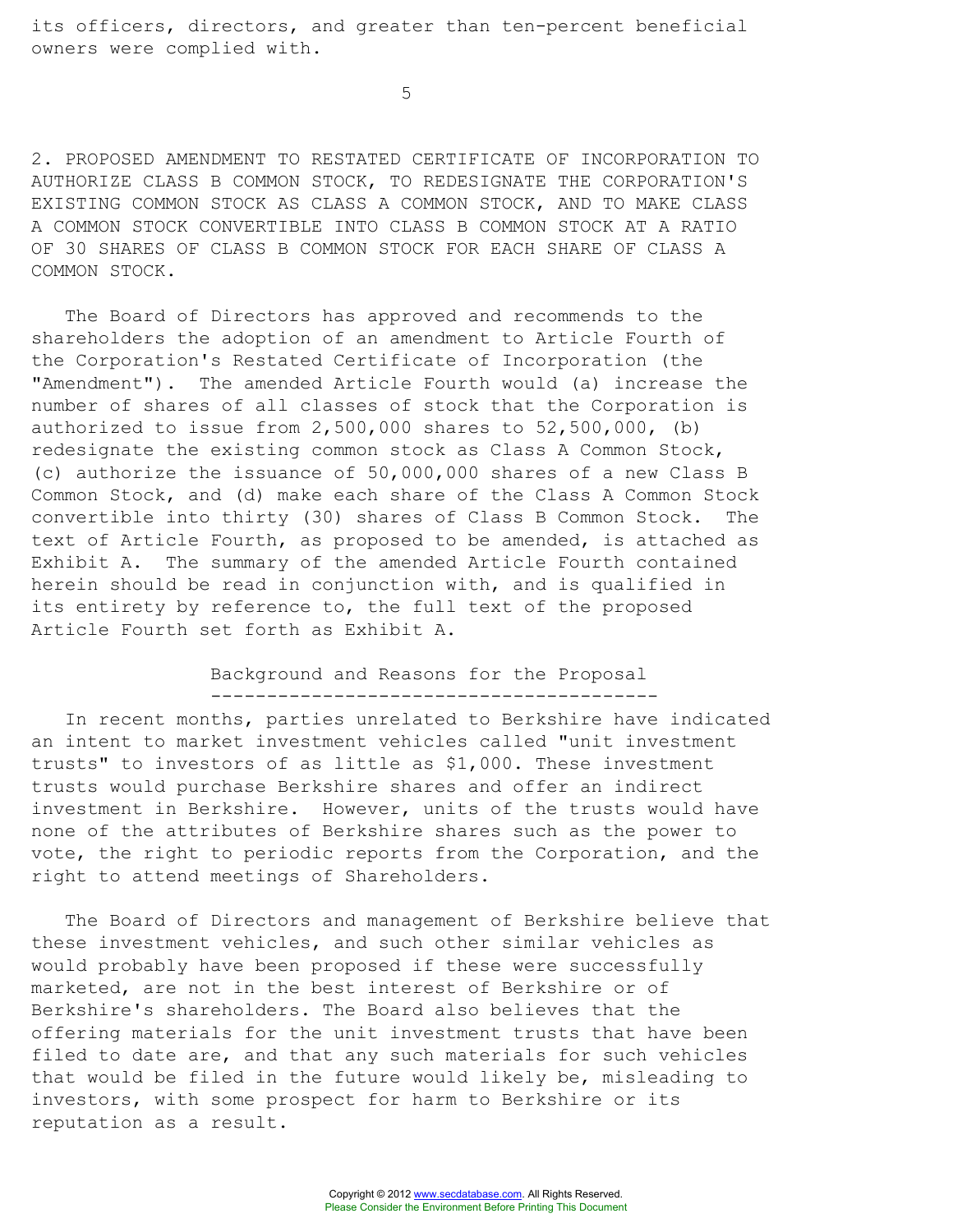The likelihood that the promoters of these trusts will aggressively market them, cause small investors to incur large sales commissions, management fees and taxes that will do them damage, and in the long run adversely affect Berkshire, has led the Board to recommend the proposed Amendment. Given the prospect of these unit trusts, Berkshire believes that the correct reaction is to provide a direct, low-cost means of investment in Berkshire so superior to the investments offered by these promoters that it will render their products unmarketable. The proposed Amendment is intended to do so.

In considering the Amendment, shareholders should realize that the recapitalization plan will impose certain new costs on Berkshire, including increased costs associated with a potentially larger number of shareholders than in the past. Berkshire believes that these costs are warranted, particularly considering the desire of some present shareholders for a lower price stock in order to facilitate gifts.

#### Summary of the Amendment -------------------------

DIVIDENDS AND DISTRIBUTIONS. Each share of Class B Common Stock will have the right to receive one-thirtieth (1/30) of the amount of any dividend or other distribution (including liquidating distributions) per share declared on shares of the Class A Common Stock, other than dividends or distributions payable in stock of the Corporation, which shall be payable to holders of Class A shares in Class A shares and to holders of Class B shares in Class B shares. Shareholders should note that Berkshire has not paid a cash dividend on its common stock since 1967, and has no present intention to do so in the future.

VOTING. Each share of Class B Common Stock will be entitled to one-two-hundredth (1/200) of one vote per share on all matters submitted to a vote of shareholders of the Corporation. The Class B Common Stock and the Class A Common Stock will vote together as one class on all matters except as otherwise required by applicable law.

6

To the extent holders of shares of Class A Common Stock convert to Class B Common Stock, their relative voting power will be reduced, and the relative voting power of the remaining holders of Class A Common Stock, including Warren E. Buffett, will be increased. Mr. Buffett owns 39.8% of Berkshire's common stock, his wife Susan T. Buffett owns 3.1% of such stock, and a trust of which Mr. Buffett is trustee but in which he has no economic interest owns 0.4% of such stock. Conversion of Class A shares would thus increase the already significant voting power of Mr.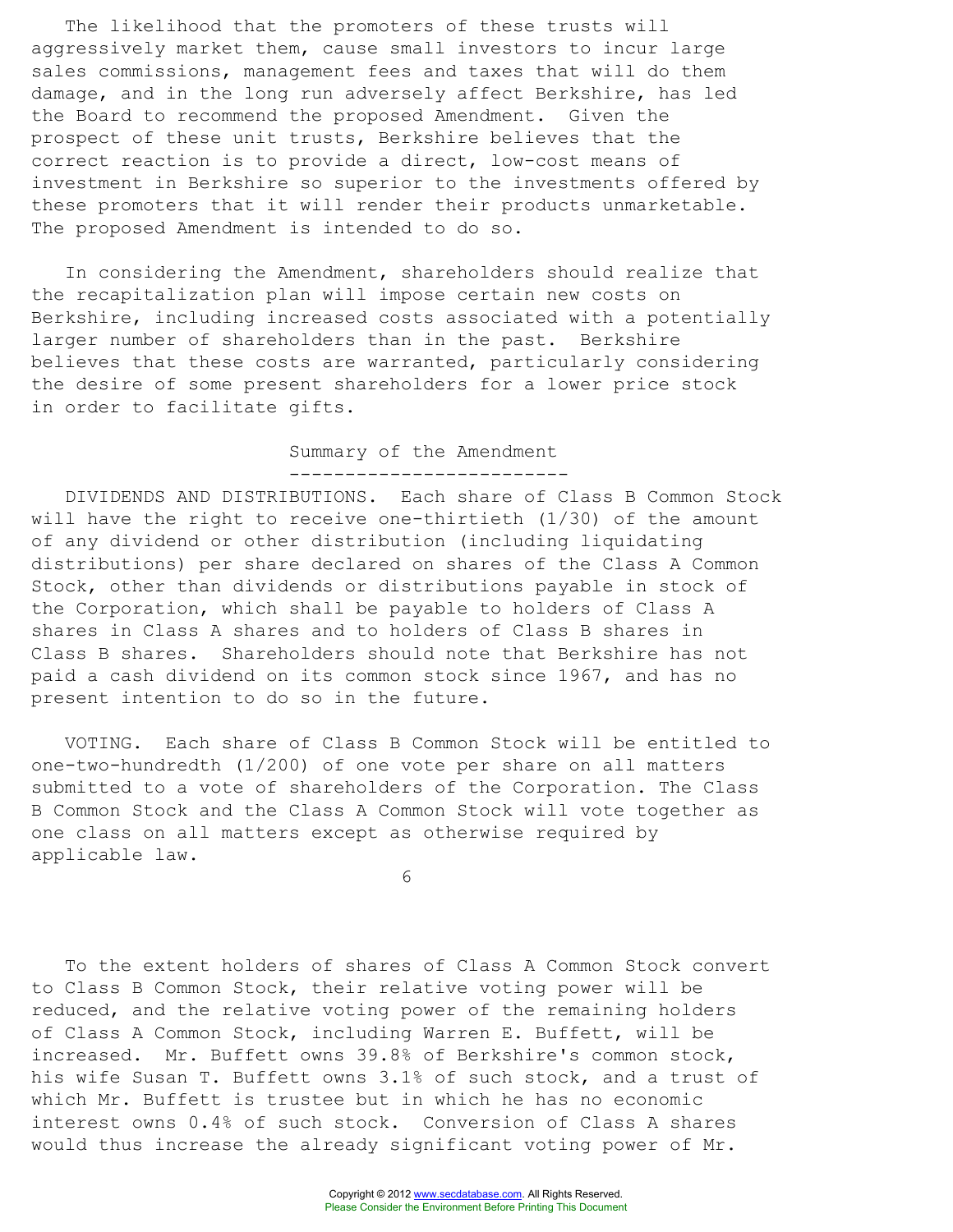and Ms. Buffett and the trust, and limit the ability of other shareholders to influence corporate action.

Mr. and Ms. Buffett have entered a voting agreement with Berkshire providing that, should the voting power of shares held by Mr. and Ms. Buffett and the trust exceed 49.9% of Berkshire's total voting power, they will vote their shares in excess of that percentage proportionately with the votes of the other Berkshire shareholders.

CONVERSION. Commencing on the fifth trading day after the initial sale of Class B shares to the public as described below, each share of Class A Common Stock will be convertible at any time at the election of the holder thereof into thirty (30) fully paid and nonassessable shares of Class B Common Stock. SHAREHOLDERS SHOULD NOTE THAT THE CLASS B COMMON STOCK IS NOT CONVERTIBLE INTO CLASS A COMMON STOCK; that is, once a Class A share is converted into 30 Class B shares, the conversion is permanent. Berkshire's management believes that the convertibility feature is important in order to maintain an appropriate relationship between the market prices of the two classes of common stock. Thus, if speculative interest in the Class B shares should cause increases in price not warranted by intrinsic value, arbitrage potential involving conversion of Class A shares should dampen such activity.

Any holder of Class A Common Stock may effect a conversion by surrendering the certificate or certificates representing the Class A shares to be converted, duly endorsed, to the transfer agent for Berkshire, Bank of Boston, c/o Boston EquiServe, P.O. Box 644, Boston, MA 02102-0644, together with a written notice that the holder elects to convert all or a specified whole number of shares of Class A Common Stock to Class B Common Stock. Conversions shall be deemed to occur at the close of business on the date Berkshire's transfer agent receives such certificate or certificates and notice. Shareholders will bear any transfer tax upon conversion.

Conversion will be possible only if and after the shareholders approve the Amendment, it becomes effective, and four full trading days elapse after the initial sale of Class B shares to the public. Delaying the convertibility of Class A shares for this limited period is intended to facilitate an orderly offering and distribution of the Class B shares being publicly sold. SHAREHOLDERS SHOULD NOT DELIVER ANY NOTICE OF CONVERSION PRIOR TO THAT TIME.

As part of the Amendment, Berkshire agrees to reserve and keep available sufficient shares of Class B Common Stock, in addition to any shares of Class B Common Stock then outstanding, to allow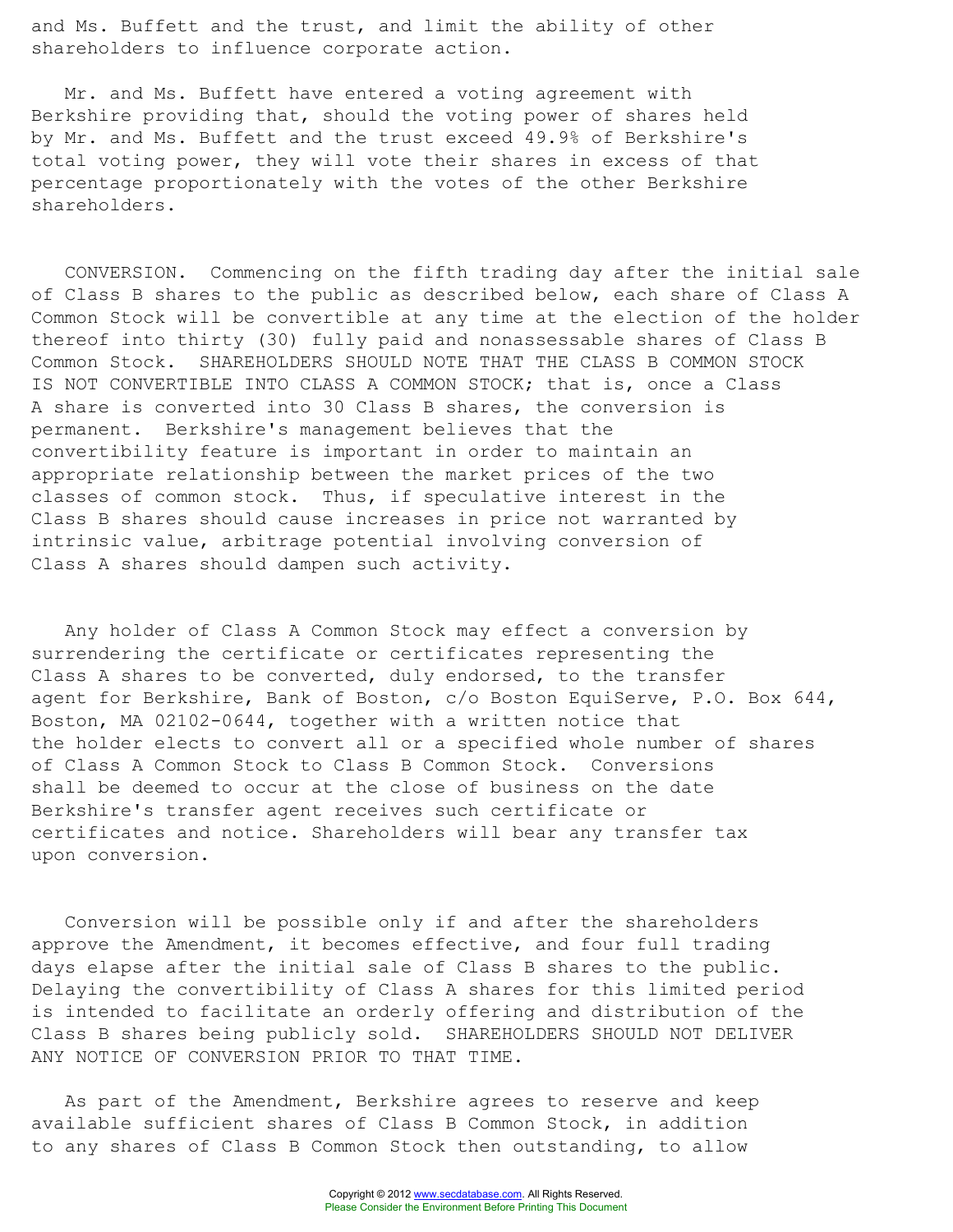conversion of shares of Class A Common Stock into Class B Common Stock. The proposed Amendment, therefore, authorizes the issuance of 50,000,000 shares of Class B Common Stock, allowing for conversion of all authorized shares of Class A Common Stock, with the potential for issuance of shares of Class B Common Stock in public offerings, for acquisitions, or otherwise.

THE BOARD OF DIRECTORS RECOMMENDS THAT HOLDERS OF CLASS A COMMON STOCK NOT CONVERT TO CLASS B SHARES, OTHER THAN FOR THE LIMITED PURPOSE OF GIFTS OF AMOUNTS OF STOCK VALUED AT \$10,000 OR LESS - THE SIZE OF GIFT THAT THE CURRENT TAX LAWS PERMIT TO BE MADE TAX-FREE. WARREN E. BUFFETT, BERKSHIRE'S CHAIRMAN AND THE HOLDER OF APPROXIMATELY 40% OF ITS COMMON STOCK, HAS INDICATED THAT HE EXPECTS TO HOLD ONLY CLASS A SHARES (OTHER THAN AN OCCASIONAL CONVERSION OF A SHARE IN ORDER TO MAKE SMALL GIFTS).

EFFECTIVENESS. Upon the filing of the Amendment with the Delaware Secretary of State, each outstanding share of common stock and each share of common stock held by Berkshire as treasury shares, will be reclassified as and changed into one share of Class A Common Stock. SHAREHOLDERS DO NOT NEED TO, AND ARE REQUESTED NOT TO, SUBMIT THEIR CERTIFICATES REPRESENTING COMMON STOCK FOR REISSUANCE AS CLASS A COMMON STOCK. Outstanding certificates representing shares of common stock will be deemed to represent Class A Common Stock following the effective date of the Amendment, assuming shareholder approval. Certificates of Class A Common Stock will be issued in the normal course as transfers occur.

7

Berkshire intends to file the Amendment in coordination with a public offering of Class B shares described below. The public offering is expected to occur reasonably soon after the Annual Meeting, but its exact timing will be determined only at the time of or after the Annual Meeting. There may be some delay between the Annual Meeting and the filing and effectiveness of the Amendment, assuming that it is approved. Berkshire will notify shareholders at the Annual Meeting or by a subsequent communication of the exact time when the Amendment becomes effective and the present common stock becomes the convertible Class A Common Stock.

SHAREHOLDER DESIGNATED CONTRIBUTION PLAN. This Plan is not part of the rights of holders of Berkshire common stock, but rather is considered by the Board of Directors each year. The Board expects, however, that participation in the Plan will be limited to eligible Class A shares (shares held in street name are not eligible to participate in the program), and that no holders of the Class B Common Stock will be entitled to participate. This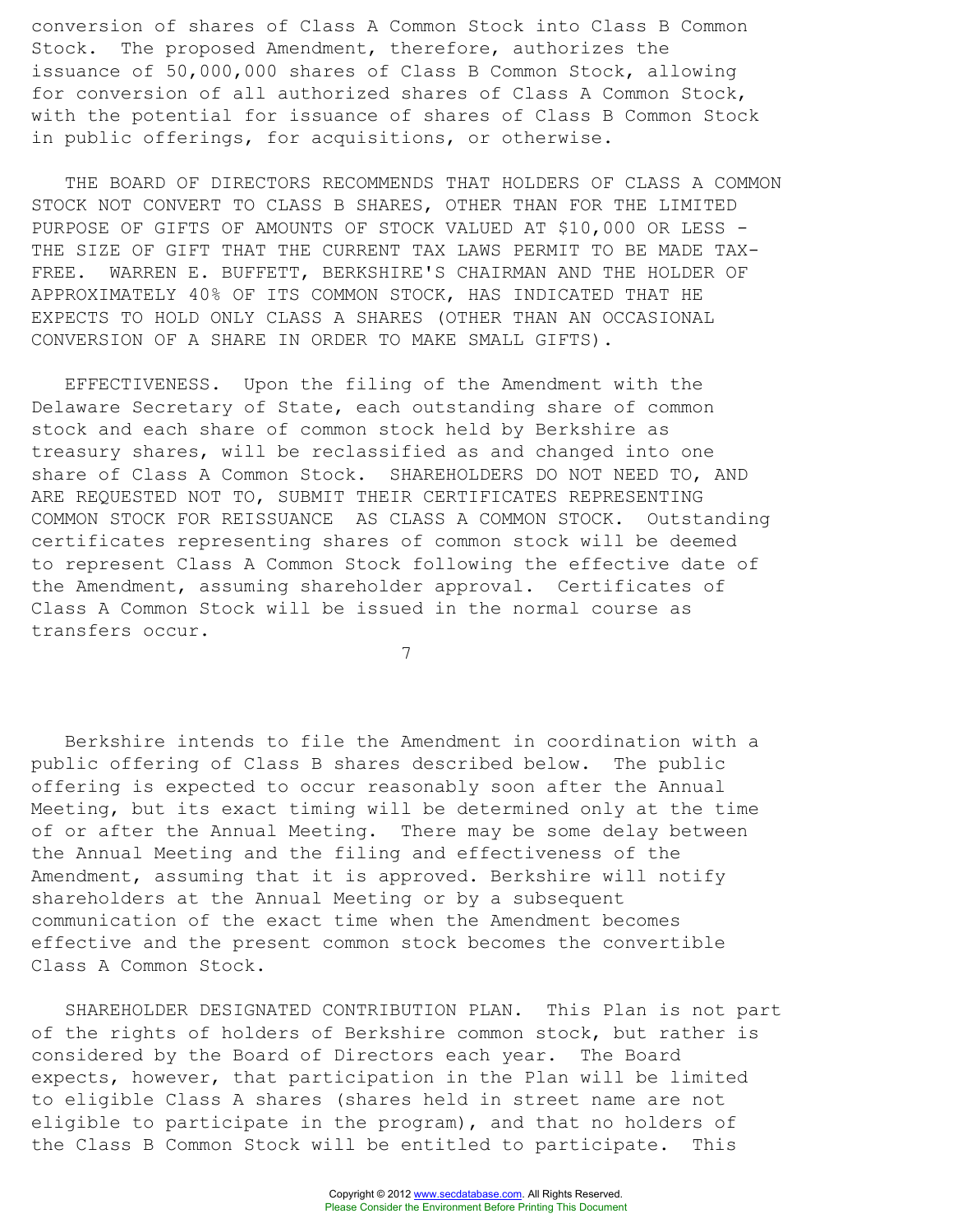is primarily because the cost of administration makes very small designations impractical. Some limitation may be placed on the amounts that holders of Class A shares will be allowed to designate, so that the discrepancy between the classes is not unduly large.

PREFERRED STOCK. As a result of the creation of the Class B Common Stock and the redesignation of the common stock as Class A Common Stock, certain non-substantive conforming language changes are necessary with respect to the Preferred Stock portion of Article Fourth, and will be made as part of the Amendment.

## Trading in Class B Common Stock -------------------------------

For the purpose of creating an initial supply of Class B shares, Berkshire intends to make a public offering of at least \$100 million of new Class B shares. This offering will be made only by means of a prospectus at the time of the offering, which is expected to occur reasonably soon following the Annual Meeting, assuming approval of the proposed Amendment. Because each Class B share is the economic equivalent of 1/30th of a Class A share, an offering of \$100 million of Class B shares will have the effect of increasing Berkshire's capital stock outstanding by less than 3/10ths of 1%.

Berkshire could, of course, issue more than \$100 million of Class B shares, and will do so if believed necessary to forestall any speculative excesses in the market for its stock. Berkshire's management does not believe that Berkshire's stock is presently undervalued. As a result, the issuance of new Class B shares will not result in any diminution of per-share intrinsic value of the existing common stock regardless of how many Class B shares are sold.

Berkshire intends to file an appropriate application with the New York Stock Exchange to list shares of the Class B Common Stock for trading as soon as possible following effectiveness of the Amendment. Conversations with officials of the New York Stock Exchange have occurred that make Berkshire's management confident that such listing will occur. Berkshire cannot be assured, however, that such listing will occur immediately or at all. The existing common stock, redesignated as Class A Common Stock, is expected to continue to be listed on the New York Stock Exchange.

THE BOARD OF DIRECTORS RECOMMENDS THAT SHAREHOLDERS VOTE FOR THE AMENDMENT TO THE RESTATED CERTIFICATE OF INCORPORATION.

8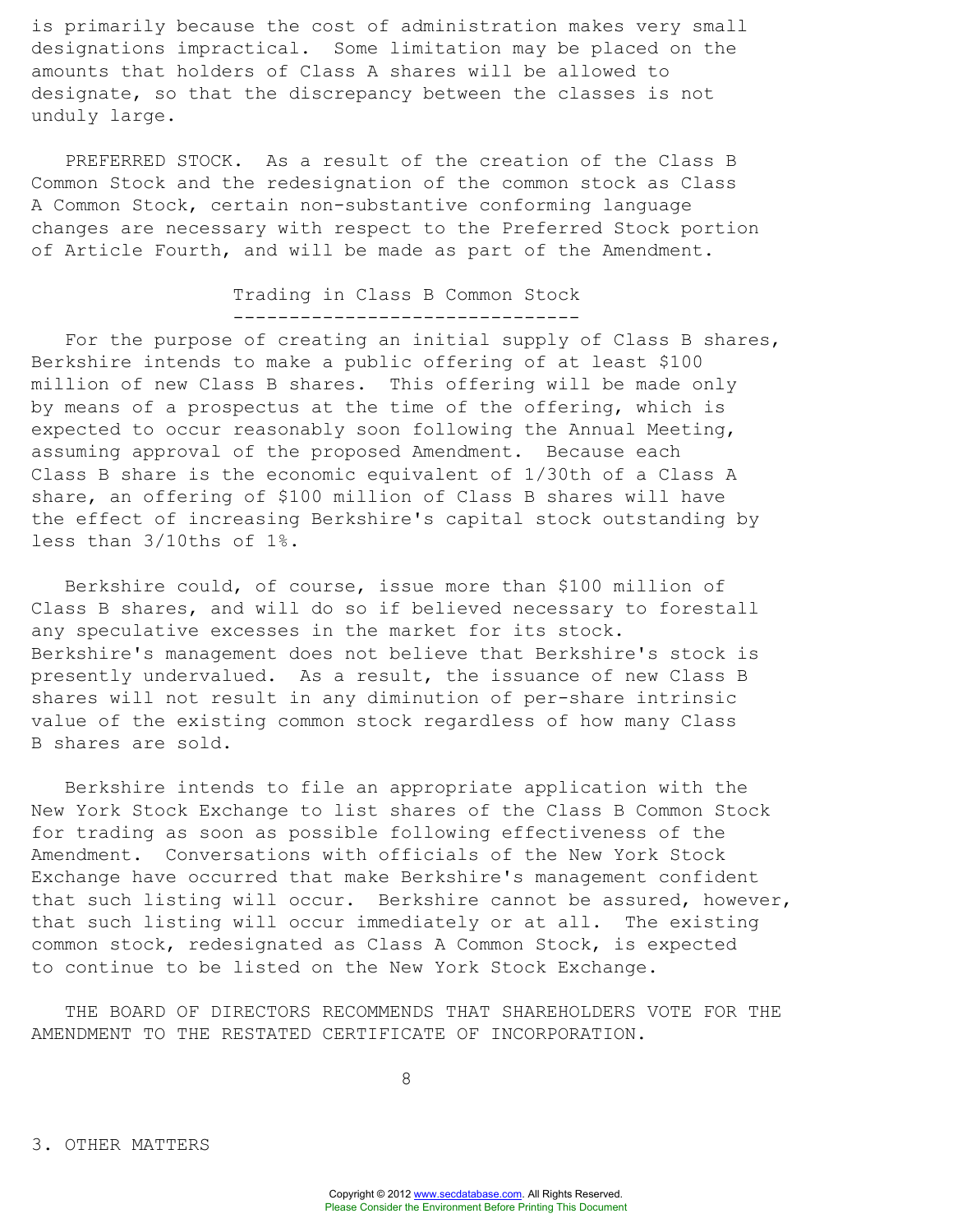As of the date of this statement your management knows of no business to be presented to the meeting that is not referred to in the accompanying notice, other than the approval of the minutes of the last shareholders' meeting, which action will not be construed as approval or disapproval of any of the matters referred to in such minutes. As to other business that may properly come before the meeting, it is intended that proxies properly executed and returned will be voted in respect thereof at the discretion of the person voting the proxies in accordance with the best judgment of the person voting the proxies.

Deloitte & Touche served as the Corporation's independent public accountants for 1995. Representatives from that firm will be present at the meeting of shareholders, will be given the opportunity to make a statement if they so desire, and will be available to respond to any appropriate questions. The Corporation has not selected auditors for the current year, since its normal practice is for the Audit Committee of the Board of Directors to make such selection later in the year.

> Annual Report -------------

The Annual Report to the Shareholders for 1995 accompanies this proxy statement, but is not deemed a part of the proxy soliciting material.

A copy of the 1995 Form 10-K report as required to be filed with the Securities and Exchange Commission, excluding exhibits, will be mailed to shareholders without charge upon written request to: Forrest N. Krutter, Secretary, Berkshire Hathaway Inc., 1440 Kiewit Plaza, Omaha, Nebraska 68131. Such request must set forth a good-faith representation that the requesting party was either a holder of record or a beneficial owner of common stock of the Corporation on March 8, 1996. Exhibits to the Form 10-K will be mailed upon similar request and payment of specified fees.

# Proposals of Shareholders

-------------------------

Any shareholder proposal intended to be considered for inclusion in the proxy statement for presentation at the 1997 Annual Meeting must be received by the Corporation by November 18, 1996. The proposal must be in accordance with the provisions of Rule 14a-8 promulgated by the Securities and Exchange Commission under the Securities Exchange Act of 1934. It is suggested the proposal be submitted by certified mail - return receipt requested.

By order of the Board of Directors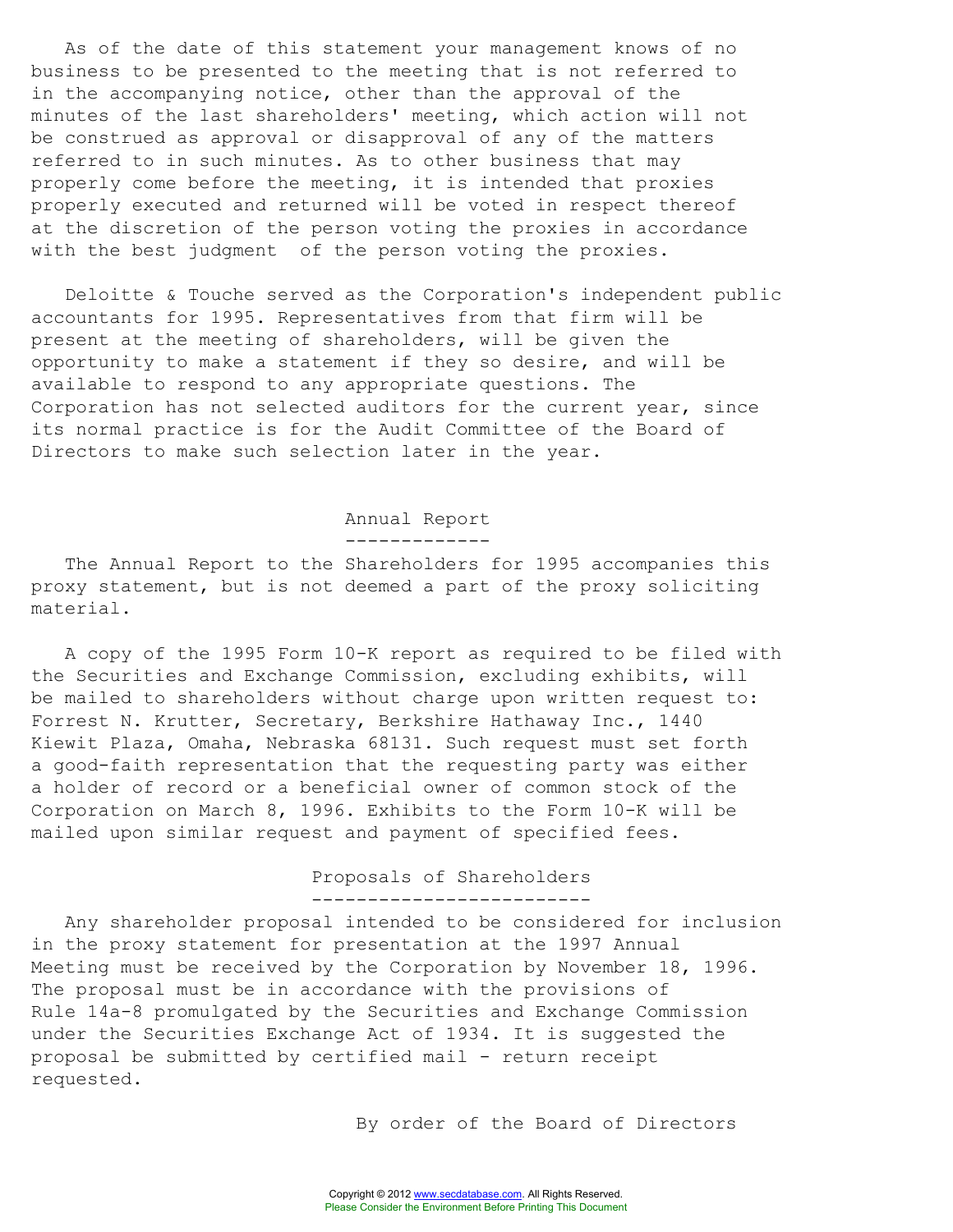Omaha, Nebraska March 18, 1996

#### EXHIBIT A

# ARTICLE FOURTH OF THE CERTIFICATE OF INCORPORATION AS PROPOSED TO BE REVISED BY AMENDMENT

FOURTH: The total number of shares of all classes of stock that the Corporation is authorized to issue is 52,500,000, of which 1,500,000 shares shall be Class A Common Stock, 50,000,000 shares shall be Class B Common Stock, and 1,000,000 shares shall be Preferred Stock. Shares of Preferred Stock shall have no par value. Each share of Class A Common Stock shall have a par value of \$5.00. Each share of Class B Common Stock shall have a par value of \$0.1667. The Class A Common Stock and the Class B Common Stock shall sometimes hereinafter be referred to collectively as the "Common Stock."

1. PREFERRED STOCK. The Board of Directors is authorized, subject to limitations prescribed by law and the limitation on authorized Preferred Stock stated above in this Article FOURTH, to provide for the issuance of shares of Preferred Stock in one or more series, and, by filing a certificate pursuant to the applicable law of the State of Delaware, to establish from time to time the number of shares to be included in any series, and to fix the designation, powers, preferences and rights of the shares of each such series and the qualifications, limitations or restrictions thereof.

The authority of the Board of Directors with respect to each series of Preferred Stock shall include, but not be limited to, determination of the following:

(a) The number of shares constituting that series and the distinctive designation of that series;

(b) The dividend rate on the shares of that series, whether dividends shall be cumulative, and, if so, from which date or dates and the relative rights of priority, if any, of payment of dividends on shares of that series;

(c) Whether that series shall have voting rights, in addition to the class voting rights provided by law, and, if so, the terms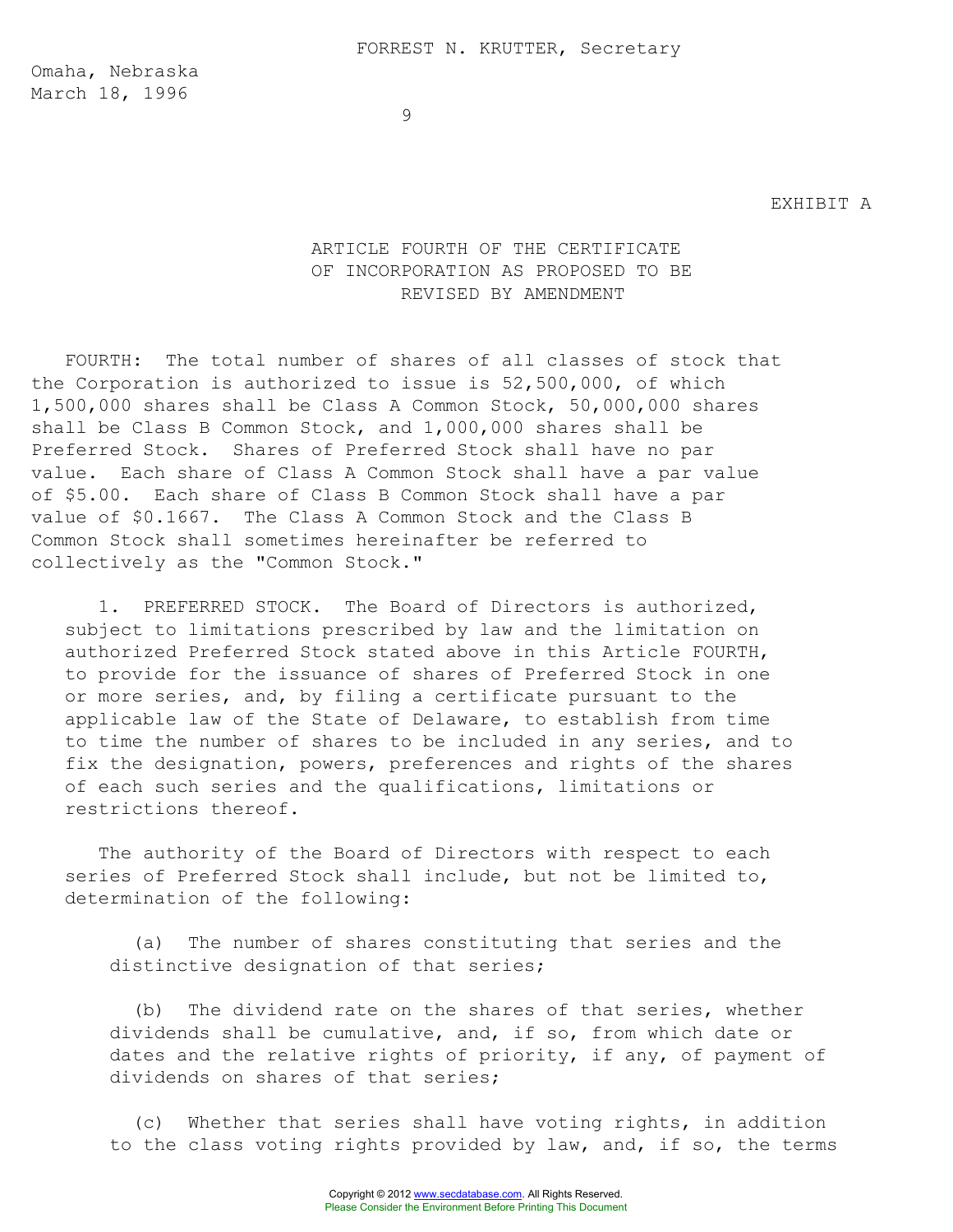of such voting rights;

(d) Whether that series shall have conversion privileges, and, if so, the terms and conditions of such conversion, including provision for adjustment of the conversion rate in such events as the Board of Directors shall determine;

(e) Whether or not the shares of that series shall be redeemable, and, if so, the terms and conditions of such redemption, including the date or dates upon or after which they shall be redeemable, and the amount per share payable in case of redemption, which amount may vary under different conditions and at different redemption dates;

(f) Whether that series shall have a sinking fund for the redemption or purchase of shares of that series, and, if so, the terms and amount of such sinking fund;

(g) The rights of the shares of that series in the event of voluntary or involuntary liquidation, dissolution or winding up of the Corporation, and the relative rights of priority, if any, of payment of shares of that series; and

(h) Any other absolute or relative rights, preferences or limitations of that series.

Dividends on outstanding shares of Preferred Stock shall be paid or declared and set apart for payment before any dividends shall be paid or declared and set apart for payment on shares of Common Stock with respect to the same dividend period.

10

The Preferred Stock shall be preferred over the Common Stock as to assets, and in the event of any liquidation or dissolution or winding up of the Corporation (whether voluntary or involuntary), the holders of the Preferred Stock shall be entitled to receive out of the assets of the Corporation available for distribution to its shareholders, whether from capital, surplus or earnings, the amount specified for each particular series, together with any dividends accrued or in arrears, for every share of their holdings of Preferred Stock before any distribution of the assets shall be made to the holders of Common Stock, and shall be entitled to no other or further distribution. If upon any voluntary or involuntary liquidation, dissolution or winding up of the Corporation, the assets available for distribution to holders of shares of Preferred Stock of all series shall be insufficient to pay such holders the full preferential amount to which they are entitled, then such assets shall be distributed ratably among the shares of all series of Preferred Stock in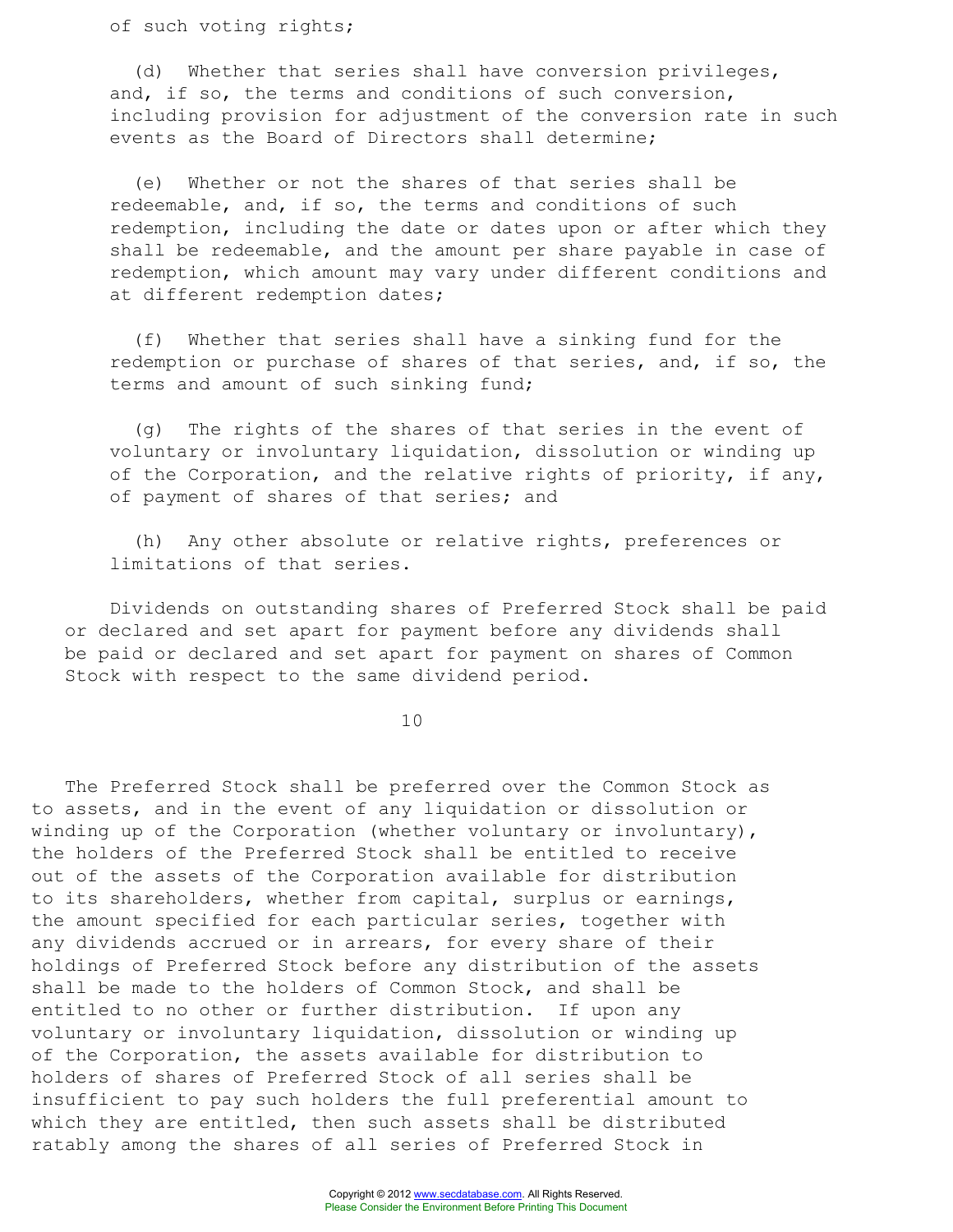accordance with the respective preferential amounts (including unpaid cumulative dividends, if any, as provided by the Board of Directors) payable with respect thereto.

Neither the consolidation nor merger of the Corporation with or into any other corporation, nor any sale, lease, exchange or conveyance of all or any part of the property, assets or business of the Corporation shall be deemed to be a liquidation, dissolution or winding up of the Corporation within the meaning of this Article FOURTH.

2. CLASS A COMMON STOCK AND CLASS B COMMON STOCK. The powers, preferences, and rights of the Class A Common Stock and Class B Common Stock, and the qualifications, limitations and restrictions thereof, are fixed as follows:

> A. ISSUANCE; PAYMENT AND ASSESSABILITY. The shares of Class A Common Stock and Class B Common Stock may be issued by the Corporation from time to time for such consideration, having a value not less than par value, as may be fixed from time to time by the Board of Directors of the Corporation. Any and all shares of Class A Common Stock and Class B Common Stock so issued for which the consideration so fixed has been paid or delivered to the Corporation shall be deemed fully paid stock and shall not be liable to any further call or assessment thereon, and the holders of said shares shall not be liable for any further payments in respect of such shares.

> B. DIVIDENDS; DISTRIBUTIONS; STOCK SPLITS. Holders of Class A Common Stock shall be entitled to such dividends or other distributions (including liquidating distributions) per share, whether in cash, in kind, in stock (including a stock split) or by any other means, when and as may be declared by the Board of Directors of the Corporation out of assets or funds of the Corporation legally available therefor. Holders of Class B Common Stock shall be entitled to dividends or other distributions (including liquidating distributions) per share, whether in cash, in kind, in stock (including a stock split), or by any other means, equal to one-thirtieth (1/30th) of the amount per share declared by the Board of Directors of the Corporation for each share of Class A Common Stock, and such dividends or distributions with respect to the Class B Common Stock shall be paid in the same form and at the same time as dividends or distributions with respect to the Class A Common Stock; PROVIDED, HOWEVER, that, in the event of a stock split or stock dividend, holders of Class A Common Stock shall receive shares of Class A Common Stock and holders of Class B Common Stock shall receive shares of Class B Common Stock, unless otherwise specifically designated by resolution of the Board of Directors.

C. VOTING. Each holder of Class A Common Stock shall be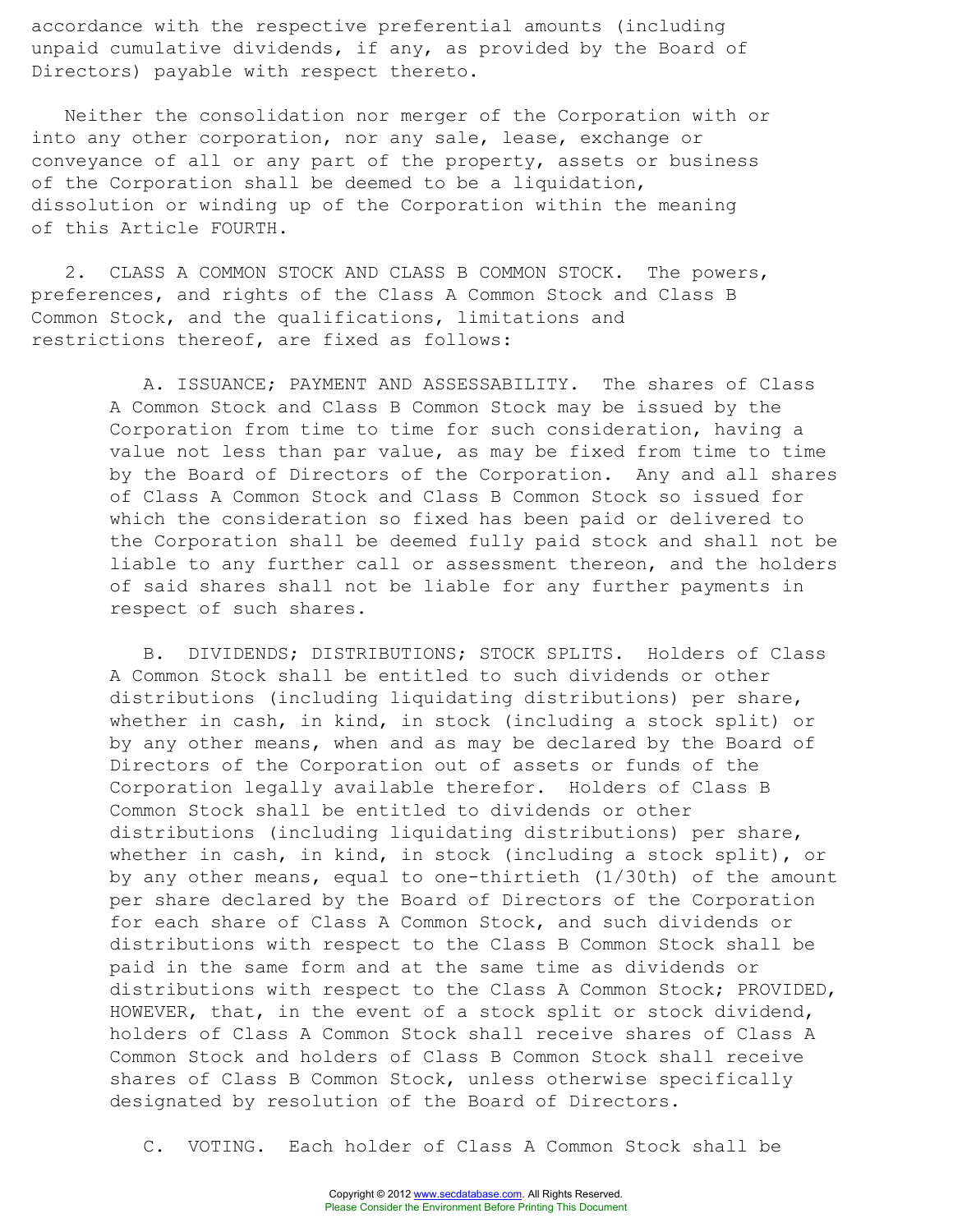entitled to one (1) vote for each share of Class A Common Stock standing in his name on the books of the Corporation. Each holder of Class B Common Stock shall be entitled to one-twohundredth (1/200th) of one vote for each share of Class B Common Stock standing in his name on the books of the Corporation. Unless otherwise required by the Delaware General Corporation Law, the Class A Common Stock and the Class B Common Stock shall vote as a single class with respect to all matters submitted to a vote of shareholders of the Corporation.

11

D. CONVERSION. Commencing on the fifth (5th) trading day after the day on which Class B shares are first sold to the public pursuant to an effective registration statement filed with the Securities and Exchange Commission, each share of Class A Common Stock may, at the option of the holder of record thereof and without payment of any consideration, be converted into thirty (30) fully paid and nonassessable shares of Class B Common Stock. Any such conversion may be effected by any holder of Class A Common Stock surrendering such holder's certificate or certificates for the Class A Common Stock to be converted, duly endorsed, at the office of the Corporation or any transfer agent for the Class A Common Stock, together with a written notice to the Corporation that such holder elects to convert all or a specified whole number of shares of Class A Common Stock and stating the name or names in which such holder desires the certificate or certificates for the Class B Common Stock to be issued. If so required by the Corporation, any certificate for shares surrendered for conversion shall be accompanied by instruments of transfer, in form satisfactory to the Corporation, duly executed by the holder of such shares or the duly authorized representative of such holder. Promptly thereafter, the Corporation shall issue and deliver or cause to be issued and delivered to such holder or such holder's nominee or nominees, a certificate or certificates for the number of shares of Class B Common Stock to which such holder shall be entitled as herein provided. Such conversion shall be deemed to have been made at the close of business on the date of receipt by the Corporation or any such transfer agent of such certificate or certificates for Class A Common Stock and such notice, and the person or persons entitled to receive the Class B Common Stock issuable on such conversion shall be treated for all purposes as the record holder or holders of such Class B Common Stock on that date.

The issuance of certificates for shares of Class B Common Stock issuable upon the conversion of shares of Class A Common Stock shall be made without charge to the converting holder; PROVIDED ,HOWEVER , that if any certificate is to be issued in a name other than that of the record holder of the shares being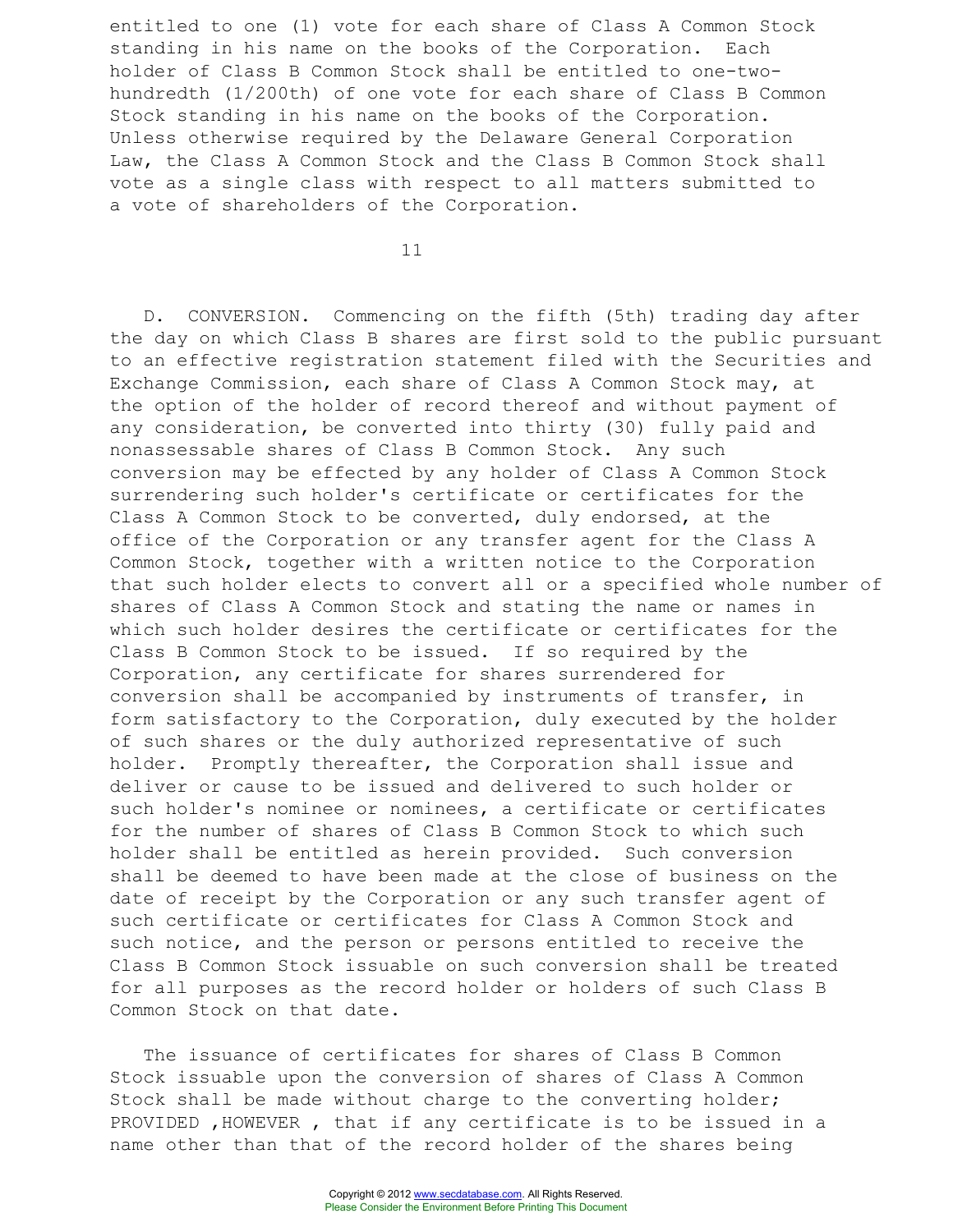converted, the Corporation shall not be required to issue or deliver any such certificate unless and until the person requesting the issuance thereof shall have paid to the Corporation the amount of any tax that may be payable with respect to any transfer involved in the issuance and delivery of such certificate or has established to the satisfaction of the Corporation that such tax has been paid.

The Corporation covenants that it will at all times reserve and keep available, solely for the purpose of issuance upon conversion of the outstanding shares of Class A Common Stock, a number of shares of Class B Common Stock equal to thirty (30) times the number of shares of Class A Common Stock then outstanding, in addition to the number of shares of Class B Common Stock then outstanding; PROVIDED, HOWEVER, that nothing herein shall be construed to preclude the Corporation from satisfying its obligation to issue shares of Class B Common Stock upon conversion of Class A Common Stock by delivery of purchased or redeemed shares of Class B Common Stock which are held in the treasury of the Corporation.

At the effective time of the amendment to the Restated Certificate of Incorporation of the Corporation first authorizing the issuance by the Corporation of shares of Class A Common Stock and Class B Common Stock, each share of common stock of the Corporation, par value \$5.00 per share, issued and outstanding or held in the treasury of the Corporation immediately prior to such effective time, shall be reclassified as and changed into one share of Class A Common Stock of the Corporation.

12

PROXY

#### BERKSHIRE HATHAWAY INC.

Annual Meeting of Shareholders to be held on May 6, 1996

This Proxy is Solicited on Behalf of the Board of Directors

The undersigned hereby appoints Marc D. Hamburg and Walter Scott, Jr., or either of them, as proxies, with power of substitution to each proxy and substitute, to vote the Common Stock of the undersigned at the 1996 Annual Meeting of Shareholders of Berkshire Hathaway Inc. and at any adjournment thereof, as indicated on the reverse hereof on the proposal for Election of Directors and amendment of the Restated Certificate of Incorporation described in the Notice and Proxy Statement for such meeting and as said proxies may determine in the exercise of their best judgment on any other matters which may properly come before the meeting.